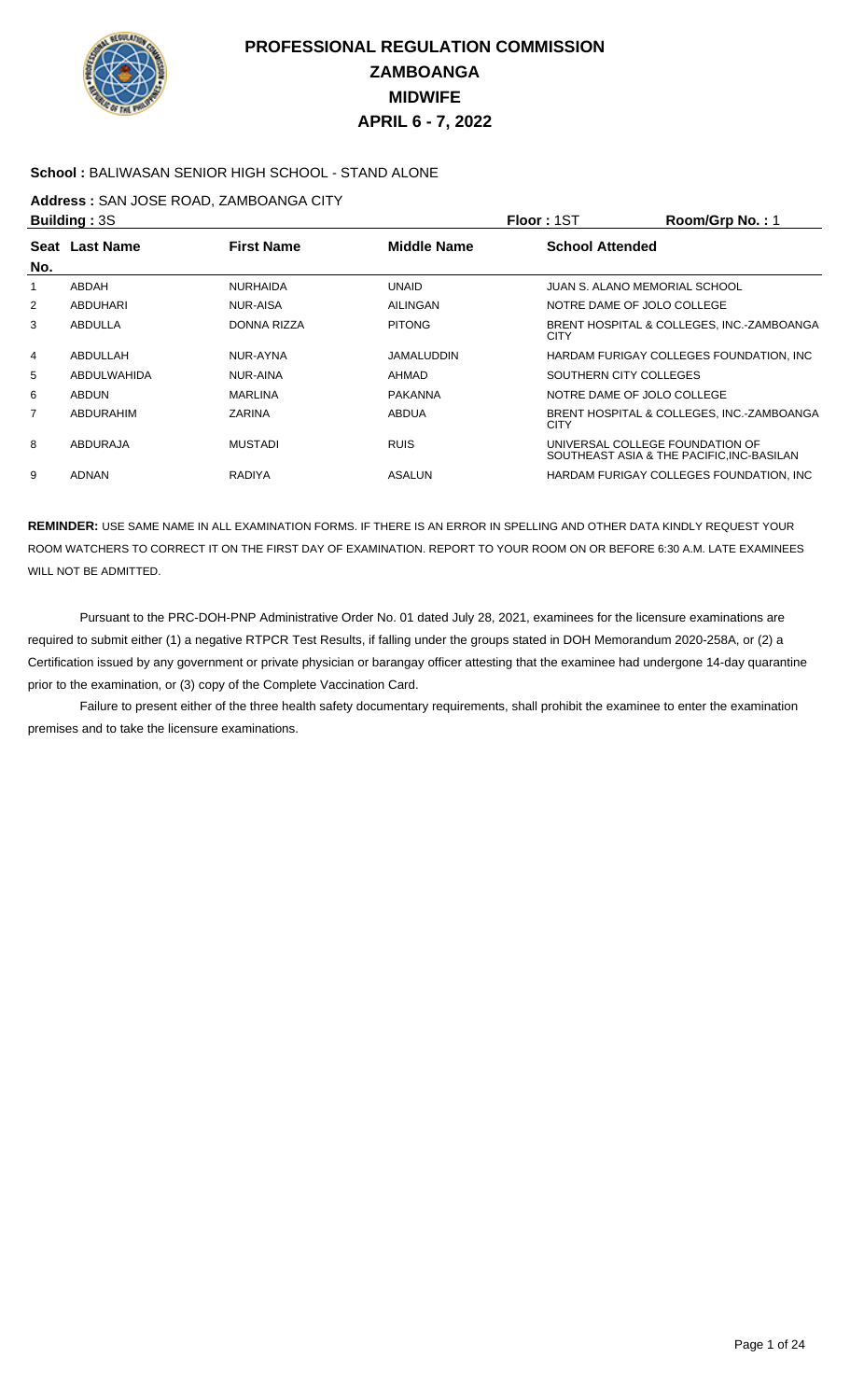

### **School :** BALIWASAN SENIOR HIGH SCHOOL - STAND ALONE

### **Address :** SAN JOSE ROAD, ZAMBOANGA CITY

|                | <b>Building: 3S</b> |                     |                    | Floor: 2ND                    | Room/Grp No.: 2                        |
|----------------|---------------------|---------------------|--------------------|-------------------------------|----------------------------------------|
|                | Seat Last Name      | <b>First Name</b>   | <b>Middle Name</b> | <b>School Attended</b>        |                                        |
| No.            |                     |                     |                    |                               |                                        |
|                | AHAMAD              | <b>SARHA</b>        | KAHAL              | JUAN S. ALANO MEMORIAL SCHOOL |                                        |
| $\overline{2}$ | AHMAD               | <b>NAPISA</b>       | <b>INGGILAN</b>    | SOUTHERN CITY COLLEGES        |                                        |
| 3              | <b>AJID</b>         | <b>SOPHIA</b>       | <b>ASNAWIE</b>     | NOTRE DAME OF JOLO COLLEGE    |                                        |
| 4              | <b>AJIJUN</b>       | <b>NURHADZLYN</b>   | ABDURASAD          | NOTRE DAME OF JOLO COLLEGE    |                                        |
| 5              | <b>AKDAM</b>        | FERALDA             | AHMAD              | SOUTHERN CITY COLLEGES        |                                        |
| 6              | <b>ALAM</b>         | <b>SHERNALYN</b>    | <b>EDJIRANI</b>    | NOTRE DAME OF JOLO COLLEGE    |                                        |
| 7              | ALAMHALI            | SHARIFA RHEENYSA    | <b>SALA</b>        | NOTRE DAME OF JOLO COLLEGE    |                                        |
| 8              | ALBANI              | FATIMAH SHEILA JANE | <b>MOHAMMAD</b>    | SOUTHERN CITY COLLEGES        |                                        |
| 9              | ALBANI              | MAR-A               | <b>LINDIT</b>      | SIOCON CAMPUS                 | JOSE RIZAL MEMORIAL STATE UNIVERSITY - |

**REMINDER:** USE SAME NAME IN ALL EXAMINATION FORMS. IF THERE IS AN ERROR IN SPELLING AND OTHER DATA KINDLY REQUEST YOUR ROOM WATCHERS TO CORRECT IT ON THE FIRST DAY OF EXAMINATION. REPORT TO YOUR ROOM ON OR BEFORE 6:30 A.M. LATE EXAMINEES WILL NOT BE ADMITTED.

 Pursuant to the PRC-DOH-PNP Administrative Order No. 01 dated July 28, 2021, examinees for the licensure examinations are required to submit either (1) a negative RTPCR Test Results, if falling under the groups stated in DOH Memorandum 2020-258A, or (2) a Certification issued by any government or private physician or barangay officer attesting that the examinee had undergone 14-day quarantine prior to the examination, or (3) copy of the Complete Vaccination Card.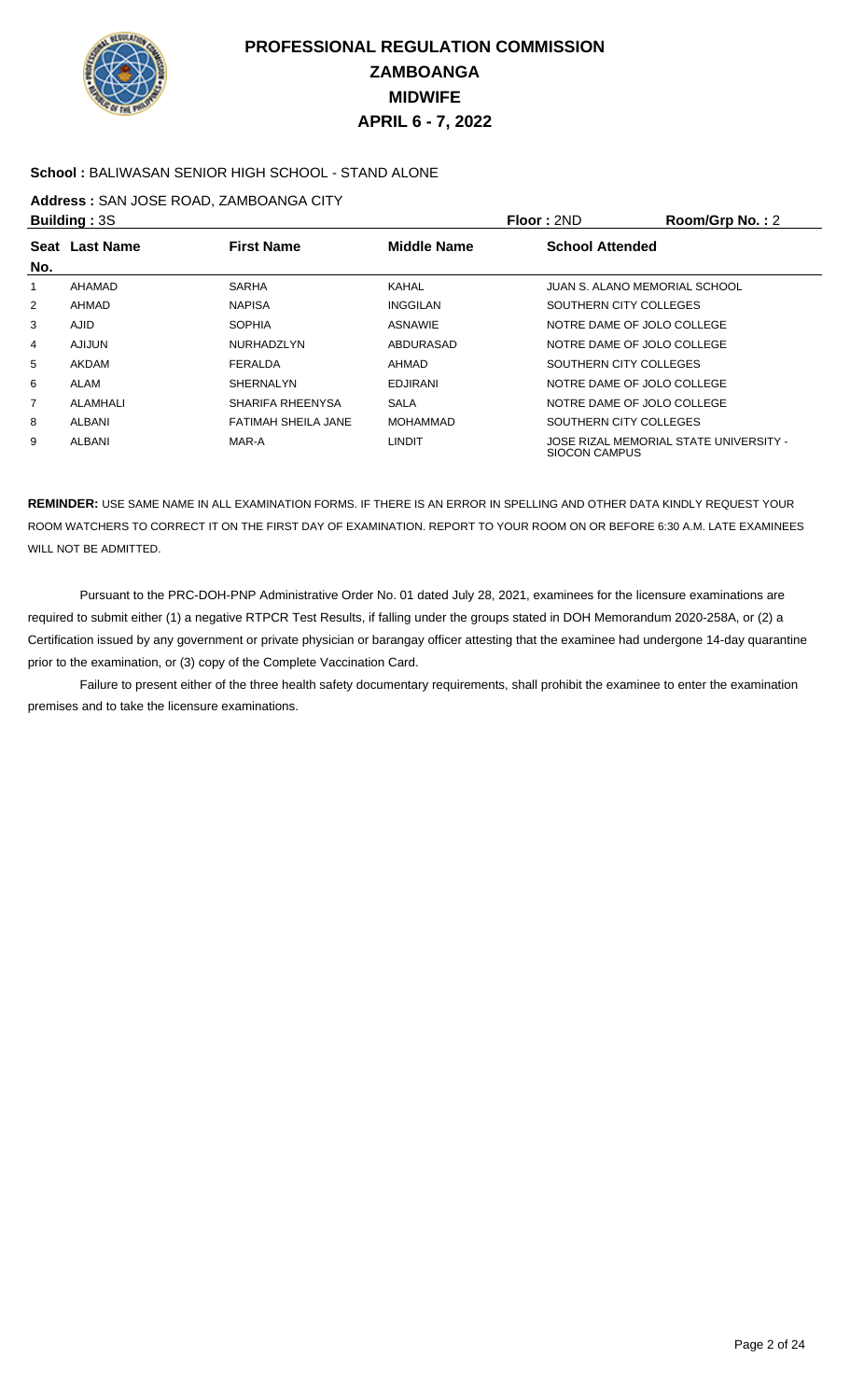

### **School :** BALIWASAN SENIOR HIGH SCHOOL - STAND ALONE

### **Address :** SAN JOSE ROAD, ZAMBOANGA CITY

|                | <b>Building: 3S</b> |                   |                    | Floor: 2ND             | Room/Grp No.: 3                                                              |
|----------------|---------------------|-------------------|--------------------|------------------------|------------------------------------------------------------------------------|
|                | Seat Last Name      | <b>First Name</b> | Middle Name        | <b>School Attended</b> |                                                                              |
| No.            |                     |                   |                    |                        |                                                                              |
|                | <b>ALBON</b>        | <b>ALFIE MAE</b>  | ABADIANO           | <b>CITY</b>            | BRENT HOSPITAL & COLLEGES, INC.-ZAMBOANGA                                    |
| 2              | ALCANTARA           | <b>FRENZY MIA</b> | <b>DELOS REYES</b> |                        | SOUTHERN CITY COLLEGES                                                       |
| 3              | <b>ALID</b>         | <b>HASIYA</b>     | <b>GADDONG</b>     | SIOCON CAMPUS          | JOSE RIZAL MEMORIAL STATE UNIVERSITY -                                       |
| 4              | <b>ALIH</b>         | <b>ALNAHAR</b>    | <b>JUMDAIL</b>     |                        | NOTRE DAME OF JOLO COLLEGE                                                   |
| 5              | <b>ALIH</b>         | MI-ANN            | LASAL              |                        | HARDAM FURIGAY COLLEGES FOUNDATION, INC.                                     |
| 6              | <b>ALIH</b>         | PAUJIYA           | <b>WAHI</b>        | <b>CITY</b>            | BRENT HOSPITAL & COLLEGES, INC.-ZAMBOANGA                                    |
| $\overline{7}$ | <b>ALLI</b>         | <b>NURAINA</b>    | <b>NAWADI</b>      |                        | UNIVERSAL COLLEGE FOUNDATION OF<br>SOUTHEAST ASIA & THE PACIFIC, INC-BASILAN |
| 8              | ALVAREZ             | <b>HURUL-INN</b>  | ABDURASAN          |                        | JUAN S. ALANO MEMORIAL SCHOOL                                                |
| 9              | ALVAREZ             | <b>NIRNA</b>      | <b>HUSSIN</b>      |                        | NOTRE DAME OF JOLO COLLEGE                                                   |

**REMINDER:** USE SAME NAME IN ALL EXAMINATION FORMS. IF THERE IS AN ERROR IN SPELLING AND OTHER DATA KINDLY REQUEST YOUR ROOM WATCHERS TO CORRECT IT ON THE FIRST DAY OF EXAMINATION. REPORT TO YOUR ROOM ON OR BEFORE 6:30 A.M. LATE EXAMINEES WILL NOT BE ADMITTED.

 Pursuant to the PRC-DOH-PNP Administrative Order No. 01 dated July 28, 2021, examinees for the licensure examinations are required to submit either (1) a negative RTPCR Test Results, if falling under the groups stated in DOH Memorandum 2020-258A, or (2) a Certification issued by any government or private physician or barangay officer attesting that the examinee had undergone 14-day quarantine prior to the examination, or (3) copy of the Complete Vaccination Card.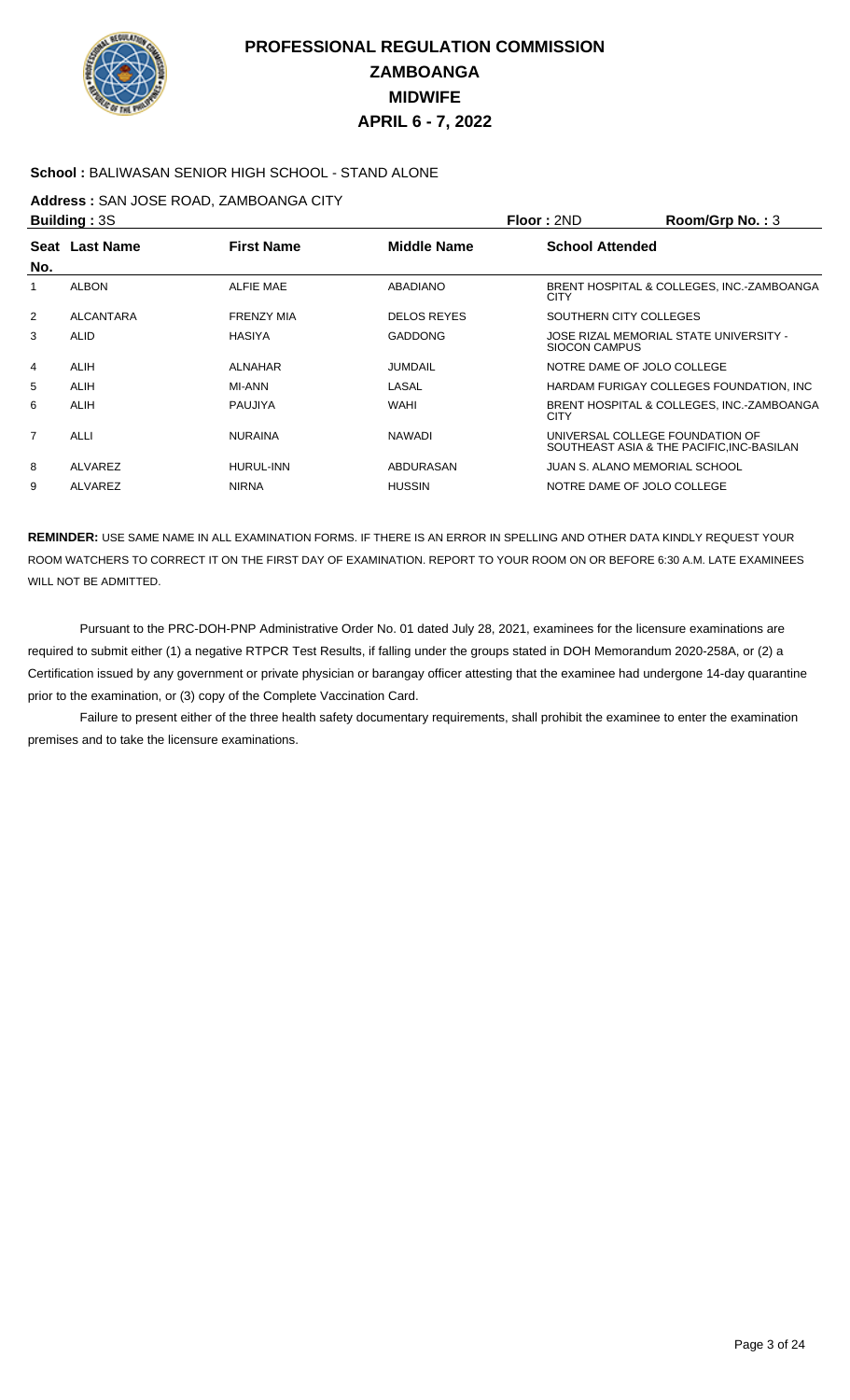

### **School :** BALIWASAN SENIOR HIGH SCHOOL - STAND ALONE

### **Address :** SAN JOSE ROAD, ZAMBOANGA CITY

|                | <b>Building: 3S</b> |                      |                    | Floor: 3RD                    | Room/Grp No.: 4                           |
|----------------|---------------------|----------------------|--------------------|-------------------------------|-------------------------------------------|
|                | Seat Last Name      | <b>First Name</b>    | <b>Middle Name</b> | <b>School Attended</b>        |                                           |
| No.            |                     |                      |                    |                               |                                           |
|                | <b>ALVIAR</b>       | <b>SHERIEMAY</b>     | <b>BELLO</b>       | SOUTHERN CITY COLLEGES        |                                           |
| $\overline{2}$ | AMANSA              | <b>SARHA</b>         | <b>SAPILIN</b>     | JUAN S. ALANO MEMORIAL SCHOOL |                                           |
| 3              | AMBULA              | VENILDA              | <b>CUIZON</b>      |                               | HARDAM FURIGAY COLLEGES FOUNDATION, INC.  |
| 4              | AMIL                | <b>NIHMA</b>         | JADJI              | SIBUGAY TECHNICAL INSTITUTE   |                                           |
| 5              | AMIL                | SANDRALEN            | LIONSOL            | SIBUGAY TECHNICAL INSTITUTE   |                                           |
| 6              | AMILASAN            | <b>CHRYSTINE</b>     | LAMPAD             | SOUTHERN CITY COLLEGES        |                                           |
| $\overline{7}$ | AMILKAIDAR          | RADZHATA             | SAID               | NOTRE DAME OF JOLO COLLEGE    |                                           |
| 8              | <b>AMOS</b>         | <b>SHERIEJAN</b>     | <b>ASADDI</b>      | <b>CITY</b>                   | BRENT HOSPITAL & COLLEGES, INC.-ZAMBOANGA |
| 9              | <b>ANDILING</b>     | <b>FATIMAH IRENE</b> | <b>MADDAN</b>      | NOTRE DAME OF JOLO COLLEGE    |                                           |
|                |                     |                      |                    |                               |                                           |

**REMINDER:** USE SAME NAME IN ALL EXAMINATION FORMS. IF THERE IS AN ERROR IN SPELLING AND OTHER DATA KINDLY REQUEST YOUR ROOM WATCHERS TO CORRECT IT ON THE FIRST DAY OF EXAMINATION. REPORT TO YOUR ROOM ON OR BEFORE 6:30 A.M. LATE EXAMINEES WILL NOT BE ADMITTED.

 Pursuant to the PRC-DOH-PNP Administrative Order No. 01 dated July 28, 2021, examinees for the licensure examinations are required to submit either (1) a negative RTPCR Test Results, if falling under the groups stated in DOH Memorandum 2020-258A, or (2) a Certification issued by any government or private physician or barangay officer attesting that the examinee had undergone 14-day quarantine prior to the examination, or (3) copy of the Complete Vaccination Card.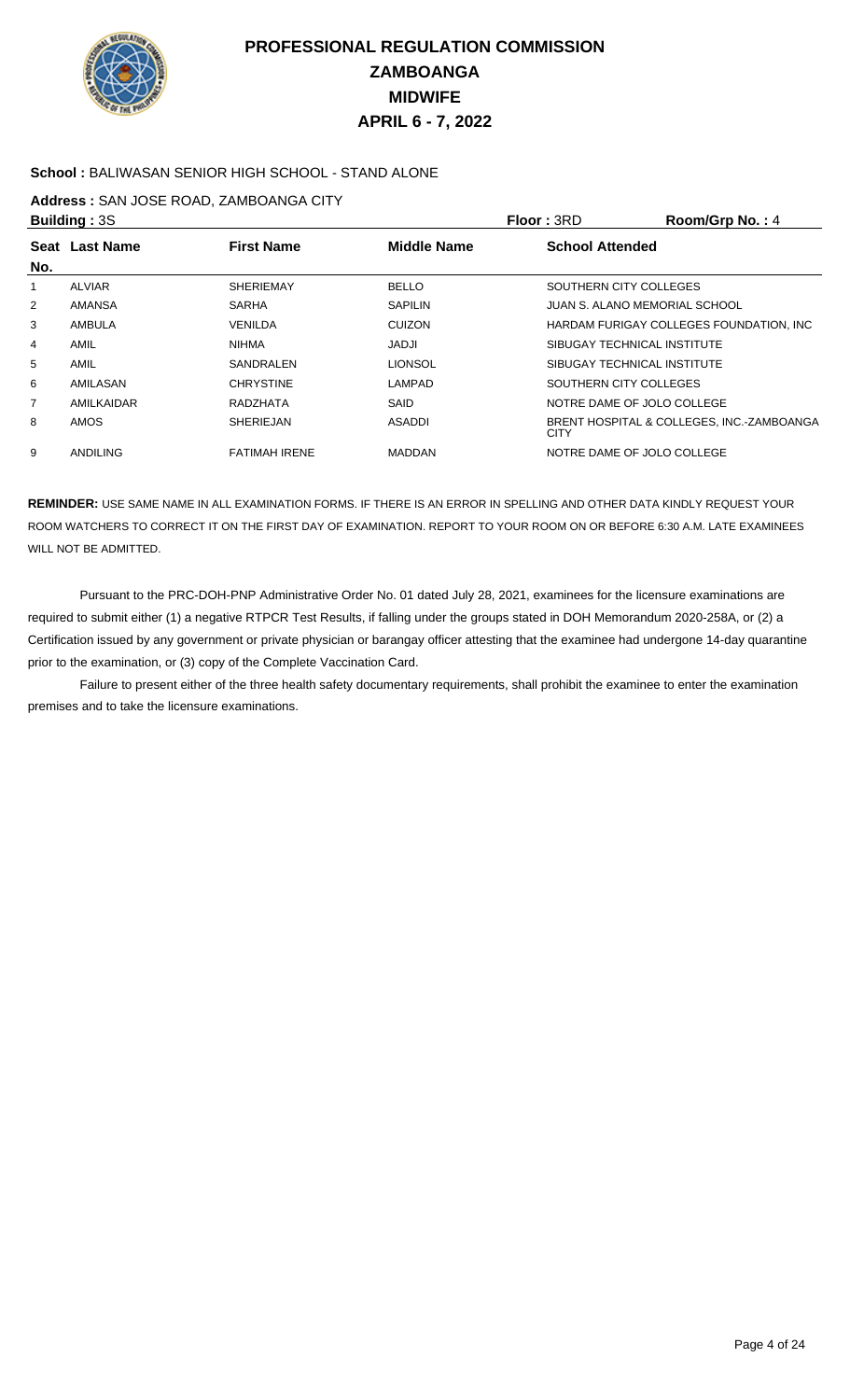

### **School :** BALIWASAN SENIOR HIGH SCHOOL - STAND ALONE

### **Address :** SAN JOSE ROAD, ZAMBOANGA CITY

|     | <b>Building: 4S</b> |                    |                    | Floor: 1ST             | Room/Grp No.: $5$                         |
|-----|---------------------|--------------------|--------------------|------------------------|-------------------------------------------|
|     | Seat Last Name      | <b>First Name</b>  | <b>Middle Name</b> | <b>School Attended</b> |                                           |
| No. |                     |                    |                    |                        |                                           |
|     | <b>ANDRION</b>      | ETHEL JOY          | <b>SIASON</b>      |                        | JUAN S. ALANO MEMORIAL SCHOOL             |
| 2   | ANGGARI             | <b>SAMIRA</b>      | KALLUMAN           | <b>CITY</b>            | BRENT HOSPITAL & COLLEGES, INC.-ZAMBOANGA |
| 3   | ANSAL               | <b>RUHINA</b>      | ARULA              |                        | MEIN COLLEGE INC.-ZAMBOANGA CITY          |
| 4   | <b>AQUINO</b>       | <b>HADJA REYNA</b> | AKBAR              | <b>CITY</b>            | BRENT HOSPITAL & COLLEGES, INC.-ZAMBOANGA |
| 5   | ARAK                | ALYSSA FAYE        | ALVAREZ            |                        | NOTRE DAME OF JOLO COLLEGE                |
| 6   | ARANGLI             | ASHMA              | <b>MUKADDAMIN</b>  |                        | HARDAM FURIGAY COLLEGES FOUNDATION, INC.  |
| 7   | ASAMA               | <b>NURSIMA</b>     | <b>HASIM</b>       |                        | HARDAM FURIGAY COLLEGES FOUNDATION, INC.  |
| 8   | ASMAD               | <b>SAMIRA</b>      | <b>MAING</b>       | SIOCON CAMPUS          | JOSE RIZAL MEMORIAL STATE UNIVERSITY -    |
| 9   | <b>BAHANG</b>       | <b>SHERNA</b>      | <b>HADJIRUL</b>    |                        | NOTRE DAME OF JOLO COLLEGE                |
|     |                     |                    |                    |                        |                                           |

**REMINDER:** USE SAME NAME IN ALL EXAMINATION FORMS. IF THERE IS AN ERROR IN SPELLING AND OTHER DATA KINDLY REQUEST YOUR ROOM WATCHERS TO CORRECT IT ON THE FIRST DAY OF EXAMINATION. REPORT TO YOUR ROOM ON OR BEFORE 6:30 A.M. LATE EXAMINEES WILL NOT BE ADMITTED.

 Pursuant to the PRC-DOH-PNP Administrative Order No. 01 dated July 28, 2021, examinees for the licensure examinations are required to submit either (1) a negative RTPCR Test Results, if falling under the groups stated in DOH Memorandum 2020-258A, or (2) a Certification issued by any government or private physician or barangay officer attesting that the examinee had undergone 14-day quarantine prior to the examination, or (3) copy of the Complete Vaccination Card.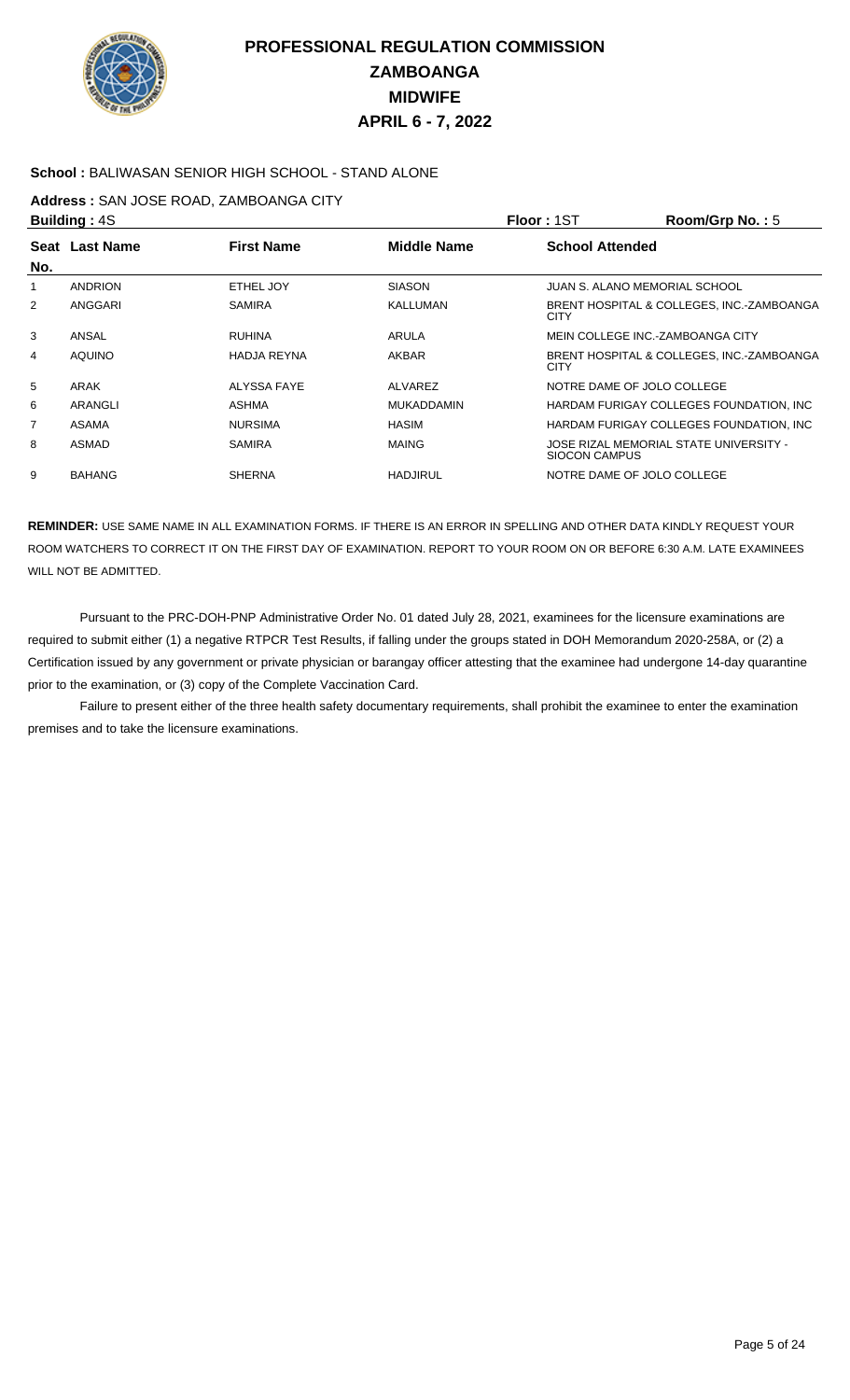

### **School :** BALIWASAN SENIOR HIGH SCHOOL - STAND ALONE

### **Address :** SAN JOSE ROAD, ZAMBOANGA CITY

|                | <b>Building: 4S</b> |                   |                    | Floor: 1ST                    | Room/Grp No.: $6$                        |
|----------------|---------------------|-------------------|--------------------|-------------------------------|------------------------------------------|
|                | Seat Last Name      | <b>First Name</b> | <b>Middle Name</b> | <b>School Attended</b>        |                                          |
| No.            |                     |                   |                    |                               |                                          |
|                | <b>BALACANO</b>     | <b>JANETTE</b>    | <b>RIO</b>         | <b>MEDINA COLLEGE-IPIL</b>    |                                          |
| $\overline{2}$ | <b>BASRI</b>        | <b>MARWINA</b>    | <b>SAHIBUDDIN</b>  | NOTRE DAME OF JOLO COLLEGE    |                                          |
| 3              | <b>BRAZA</b>        | JEHAD             | ASMAD              |                               | HARDAM FURIGAY COLLEGES FOUNDATION, INC. |
| 4              | <b>BUCLAO</b>       | ZHUHARRA          | MOHAMMAD           | NOTRE DAME OF JOLO COLLEGE    |                                          |
| 5              | <b>BUNDAN</b>       | <b>IMAN</b>       | MAHILUL            | JUAN S. ALANO MEMORIAL SCHOOL |                                          |
| 6              | <b>BUNDAN</b>       | <b>MILA</b>       | <b>IKIH</b>        | JUAN S. ALANO MEMORIAL SCHOOL |                                          |
| $\overline{7}$ | CABALLERO           | <b>MARYJANE</b>   | <b>DINOCOT</b>     | SIOCON CAMPUS                 | JOSE RIZAL MEMORIAL STATE UNIVERSITY -   |
| 8              | CADLOS              | <b>FAIZA</b>      | MUJAJILUN          |                               | HARDAM FURIGAY COLLEGES FOUNDATION, INC. |
| 9              | CASTILLO            | NUR-MONA          | ARABANI            | NOTRE DAME OF JOLO COLLEGE    |                                          |

**REMINDER:** USE SAME NAME IN ALL EXAMINATION FORMS. IF THERE IS AN ERROR IN SPELLING AND OTHER DATA KINDLY REQUEST YOUR ROOM WATCHERS TO CORRECT IT ON THE FIRST DAY OF EXAMINATION. REPORT TO YOUR ROOM ON OR BEFORE 6:30 A.M. LATE EXAMINEES WILL NOT BE ADMITTED.

 Pursuant to the PRC-DOH-PNP Administrative Order No. 01 dated July 28, 2021, examinees for the licensure examinations are required to submit either (1) a negative RTPCR Test Results, if falling under the groups stated in DOH Memorandum 2020-258A, or (2) a Certification issued by any government or private physician or barangay officer attesting that the examinee had undergone 14-day quarantine prior to the examination, or (3) copy of the Complete Vaccination Card.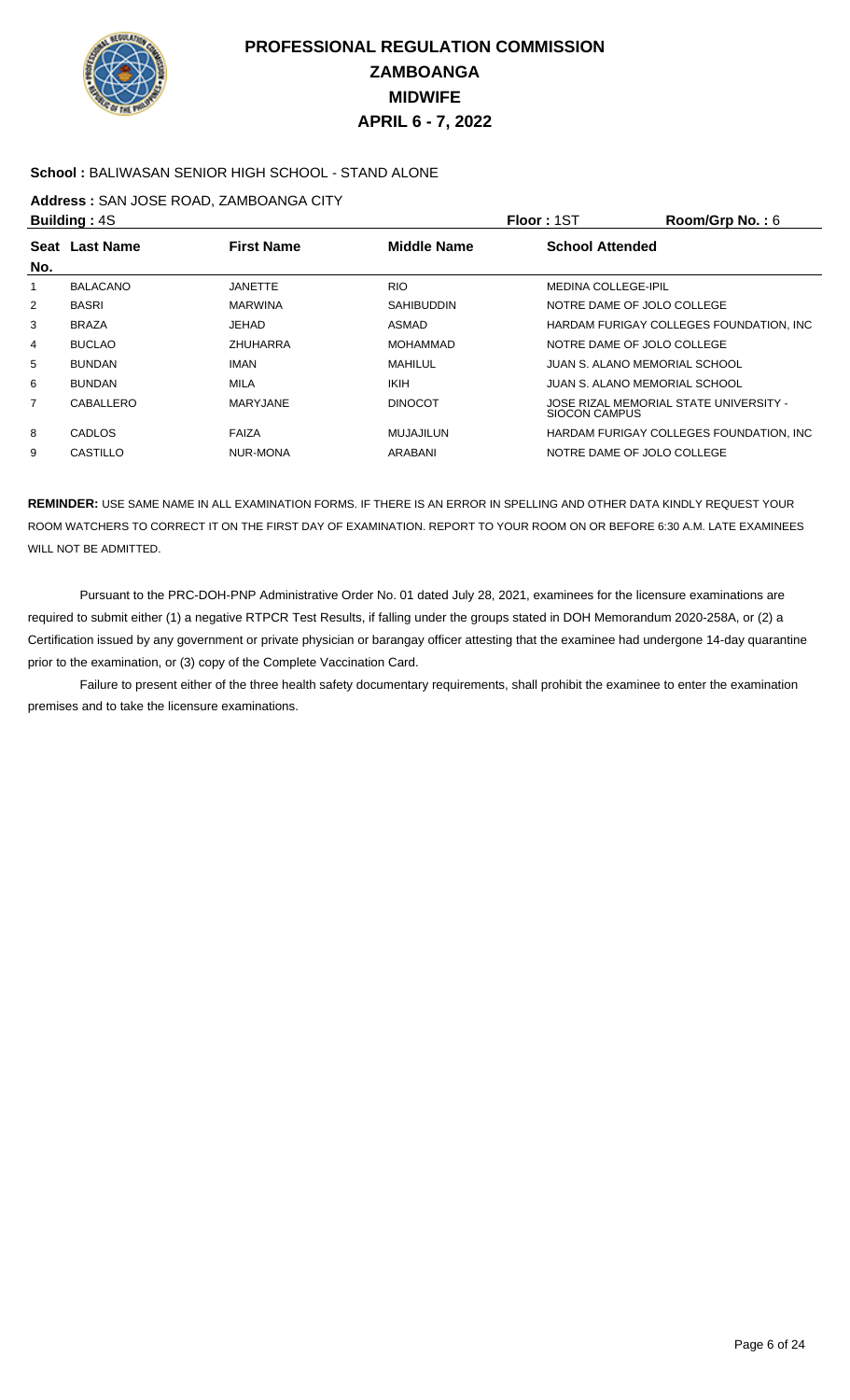

### **School :** BALIWASAN SENIOR HIGH SCHOOL - STAND ALONE

### **Address :** SAN JOSE ROAD, ZAMBOANGA CITY

| <b>Building: 4S</b> |                  |                   |                    | <b>Floor: 1ST</b>               | Room/Grp No.: 7                           |
|---------------------|------------------|-------------------|--------------------|---------------------------------|-------------------------------------------|
| Seat<br>No.         | <b>Last Name</b> | <b>First Name</b> | <b>Middle Name</b> | <b>School Attended</b>          |                                           |
|                     | <b>CHIANG</b>    | <b>CAROLINA</b>   | <b>OLIVAR</b>      |                                 | HARDAM FURIGAY COLLEGES FOUNDATION, INC.  |
| 2                   | <b>CORBITA</b>   | <b>GRACE JOY</b>  | <b>CABRERA</b>     | <b>SIOCON CAMPUS</b>            | JOSE RIZAL MEMORIAL STATE UNIVERSITY -    |
| 3                   | <b>CUEVAS</b>    | <b>FATIMA</b>     | <b>BAGSIK</b>      | JUAN S. ALANO MEMORIAL SCHOOL   |                                           |
| 4                   | <b>DAGGUNG</b>   | <b>SHEREENA</b>   | <b>HANDANG</b>     | SOUTHERN CITY COLLEGES          |                                           |
| 5                   | <b>DAMSALI</b>   | SHEE-RIHAN JWAHER | <b>JAHILUN</b>     |                                 | HARDAM FURIGAY COLLEGES FOUNDATION. INC.  |
| 6                   | <b>DAMSID</b>    | <b>SHARMILA</b>   | <b>SALIAN</b>      | SOUTHERN CITY COLLEGES          |                                           |
| $\overline{7}$      | <b>DARAUP</b>    | ANALIZA           | <b>IBRAHIM</b>     | SOUTHERN CITY COLLEGES          |                                           |
| 8                   | <b>DARIS</b>     | MIE ANN           | <b>HAILIL</b>      | UNIVERSAL COLLEGE FOUNDATION OF | SOUTHEAST ASIA & THE PACIFIC, INC-BASILAN |
| 9                   | DATU UTOH        | <b>FATIMA</b>     | <b>RASHED</b>      |                                 | HARDAM FURIGAY COLLEGES FOUNDATION. INC.  |

**REMINDER:** USE SAME NAME IN ALL EXAMINATION FORMS. IF THERE IS AN ERROR IN SPELLING AND OTHER DATA KINDLY REQUEST YOUR ROOM WATCHERS TO CORRECT IT ON THE FIRST DAY OF EXAMINATION. REPORT TO YOUR ROOM ON OR BEFORE 6:30 A.M. LATE EXAMINEES WILL NOT BE ADMITTED.

 Pursuant to the PRC-DOH-PNP Administrative Order No. 01 dated July 28, 2021, examinees for the licensure examinations are required to submit either (1) a negative RTPCR Test Results, if falling under the groups stated in DOH Memorandum 2020-258A, or (2) a Certification issued by any government or private physician or barangay officer attesting that the examinee had undergone 14-day quarantine prior to the examination, or (3) copy of the Complete Vaccination Card.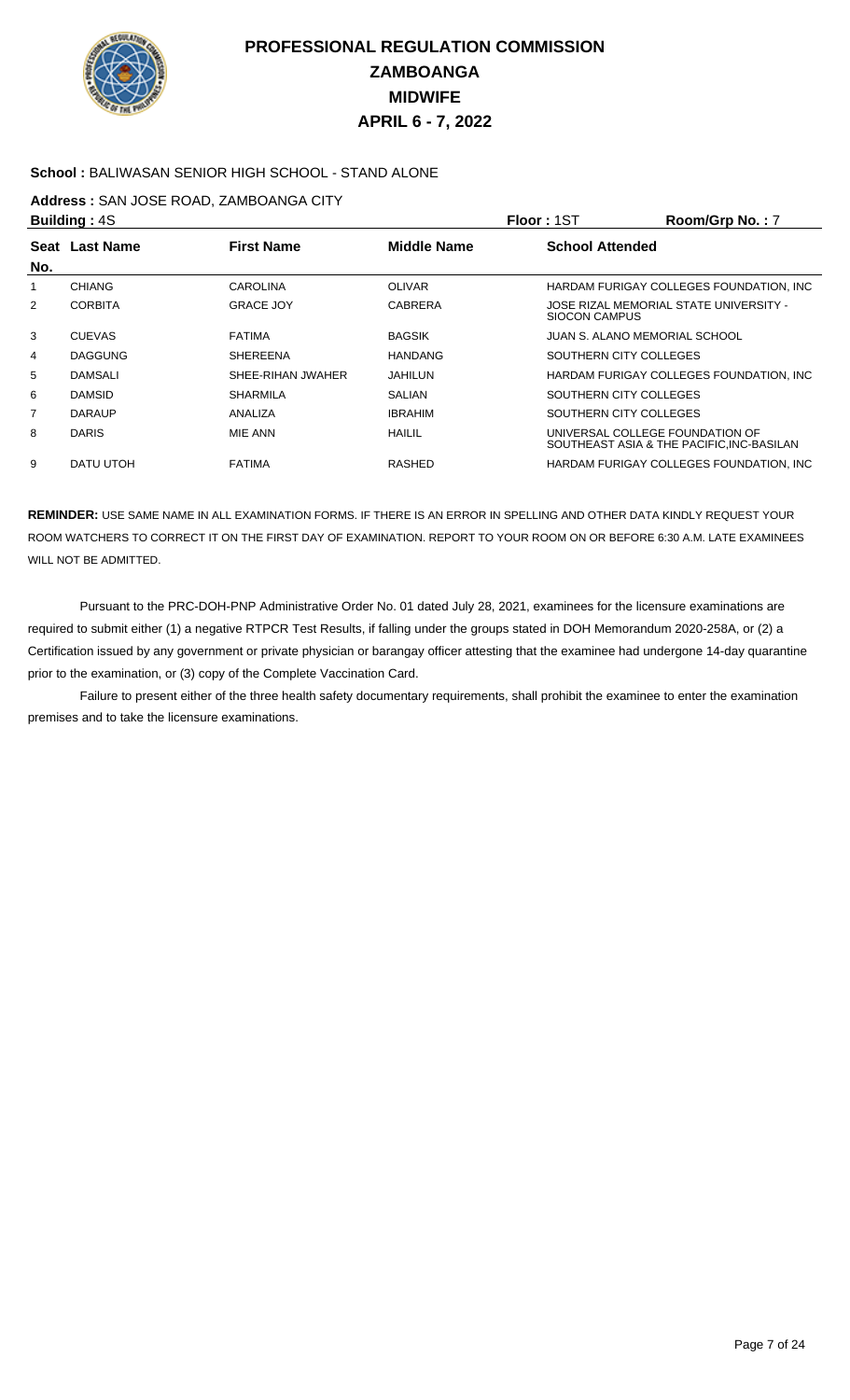

### **School :** BALIWASAN SENIOR HIGH SCHOOL - STAND ALONE

### **Address :** SAN JOSE ROAD, ZAMBOANGA CITY

|                | <b>Building: 4S</b> |                   |                    | Floor: 1ST             | Room/Grp No.: 8                           |
|----------------|---------------------|-------------------|--------------------|------------------------|-------------------------------------------|
|                | Seat Last Name      | <b>First Name</b> | <b>Middle Name</b> | <b>School Attended</b> |                                           |
| No.            |                     |                   |                    |                        |                                           |
|                | <b>DAUD</b>         | <b>NORIBA</b>     | <b>NABUA</b>       | SIOCON CAMPUS          | JOSE RIZAL MEMORIAL STATE UNIVERSITY -    |
| 2              | <b>DAWILE</b>       | ANNA LEA          | <b>TONZO</b>       |                        | NOTRE DAME OF JOLO COLLEGE                |
| 3              | DE GUZMAN           | <b>RANDA</b>      | ABDURAHMAN         |                        | SIBUGAY TECHNICAL INSTITUTE               |
| 4              | DE GUZMAN           | <b>SHARRAH</b>    | AMMAR              |                        | NOTRE DAME OF JOLO COLLEGE                |
| 5              | <b>DETOYA</b>       | ANNISA            | GANIH              |                        | JUAN S. ALANO MEMORIAL SCHOOL             |
| 6              | <b>DEZA</b>         | NUR-ZYDEE         | <b>TRECHO</b>      | <b>CITY</b>            | BRENT HOSPITAL & COLLEGES, INC.-ZAMBOANGA |
| $\overline{7}$ | <b>DIGA</b>         | <b>NAMRA</b>      | S                  | <b>SIOCON CAMPUS</b>   | JOSE RIZAL MEMORIAL STATE UNIVERSITY -    |
| 8              | <b>DUGASAN</b>      | <b>SHARFA</b>     | <b>MUTALIB</b>     |                        | HARDAM FURIGAY COLLEGES FOUNDATION, INC.  |
| 9              | <b>DULLAH</b>       | <b>FERJANNA</b>   | <b>ASARA</b>       | SIOCON CAMPUS          | JOSE RIZAL MEMORIAL STATE UNIVERSITY -    |

**REMINDER:** USE SAME NAME IN ALL EXAMINATION FORMS. IF THERE IS AN ERROR IN SPELLING AND OTHER DATA KINDLY REQUEST YOUR ROOM WATCHERS TO CORRECT IT ON THE FIRST DAY OF EXAMINATION. REPORT TO YOUR ROOM ON OR BEFORE 6:30 A.M. LATE EXAMINEES WILL NOT BE ADMITTED.

 Pursuant to the PRC-DOH-PNP Administrative Order No. 01 dated July 28, 2021, examinees for the licensure examinations are required to submit either (1) a negative RTPCR Test Results, if falling under the groups stated in DOH Memorandum 2020-258A, or (2) a Certification issued by any government or private physician or barangay officer attesting that the examinee had undergone 14-day quarantine prior to the examination, or (3) copy of the Complete Vaccination Card.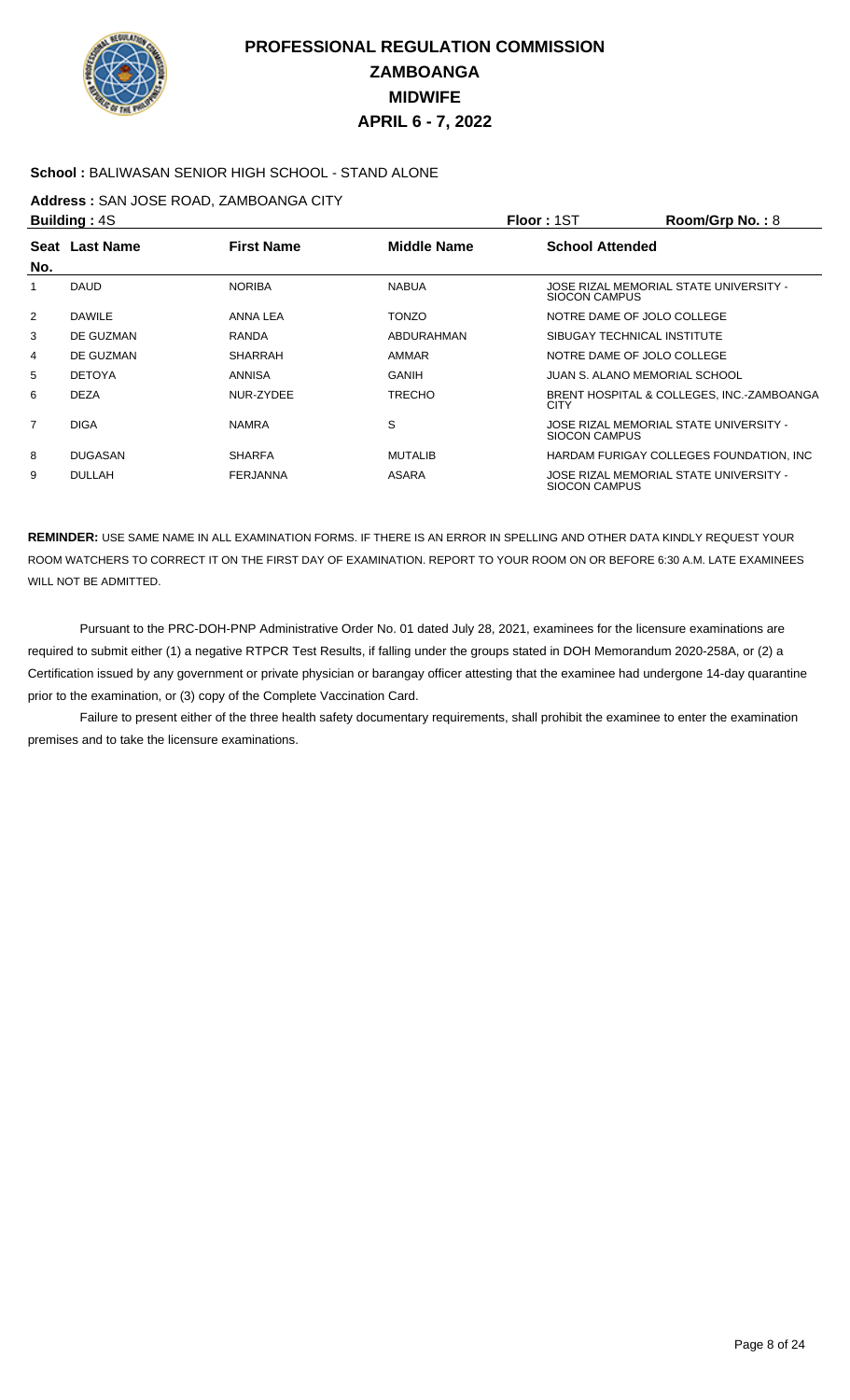

### **School :** BALIWASAN SENIOR HIGH SCHOOL - STAND ALONE

### **Address :** SAN JOSE ROAD, ZAMBOANGA CITY

|     | <b>Building: 4S</b> |                        |                    | Floor: 1ST             | $Room/Grp$ No.: $9$                      |
|-----|---------------------|------------------------|--------------------|------------------------|------------------------------------------|
|     | Seat Last Name      | <b>First Name</b>      | <b>Middle Name</b> | <b>School Attended</b> |                                          |
| No. |                     |                        |                    |                        |                                          |
|     | <b>DUNGKAL</b>      | <b>RISMA</b>           | <b>ALPANA</b>      |                        | JUAN S. ALANO MEMORIAL SCHOOL            |
| 2   | <b>ENRILE</b>       | AL-HANA                | ABDULLAH           |                        | SOUTHERN CITY COLLEGES                   |
| 3   | <b>ENRIQUEZ</b>     | <b>REA</b>             | <b>SOLON</b>       |                        | JUAN S. ALANO MEMORIAL SCHOOL            |
| 4   | <b>EROJO</b>        | <b>MARIA VENESSA</b>   | ABAYON             | DIPOLOG CAMPUS         | JOSE RIZAL MEMORIAL STATE UNIVERSITY -   |
| 5   | <b>ESCAL</b>        | <b>REGINE</b>          | <b>MAYANG</b>      |                        | SIBUGAY TECHNICAL INSTITUTE              |
| 6   | <b>GAPOR</b>        | <b>SHIENA</b>          | <b>HIJIR</b>       |                        | NOTRE DAME OF JOLO COLLEGE               |
| 7   | <b>GAPPAL</b>       | ALPIYA                 | <b>HUSSIN</b>      |                        | HARDAM FURIGAY COLLEGES FOUNDATION, INC. |
| 8   | <b>GAPPI</b>        | <b>CHRISTINE IRISH</b> | CRUZ               |                        | SOUTHERN CITY COLLEGES                   |
| 9   | <b>GURREA</b>       | <b>FAUJIYA</b>         | ALIH               |                        | JUAN S. ALANO MEMORIAL SCHOOL            |

**REMINDER:** USE SAME NAME IN ALL EXAMINATION FORMS. IF THERE IS AN ERROR IN SPELLING AND OTHER DATA KINDLY REQUEST YOUR ROOM WATCHERS TO CORRECT IT ON THE FIRST DAY OF EXAMINATION. REPORT TO YOUR ROOM ON OR BEFORE 6:30 A.M. LATE EXAMINEES WILL NOT BE ADMITTED.

 Pursuant to the PRC-DOH-PNP Administrative Order No. 01 dated July 28, 2021, examinees for the licensure examinations are required to submit either (1) a negative RTPCR Test Results, if falling under the groups stated in DOH Memorandum 2020-258A, or (2) a Certification issued by any government or private physician or barangay officer attesting that the examinee had undergone 14-day quarantine prior to the examination, or (3) copy of the Complete Vaccination Card.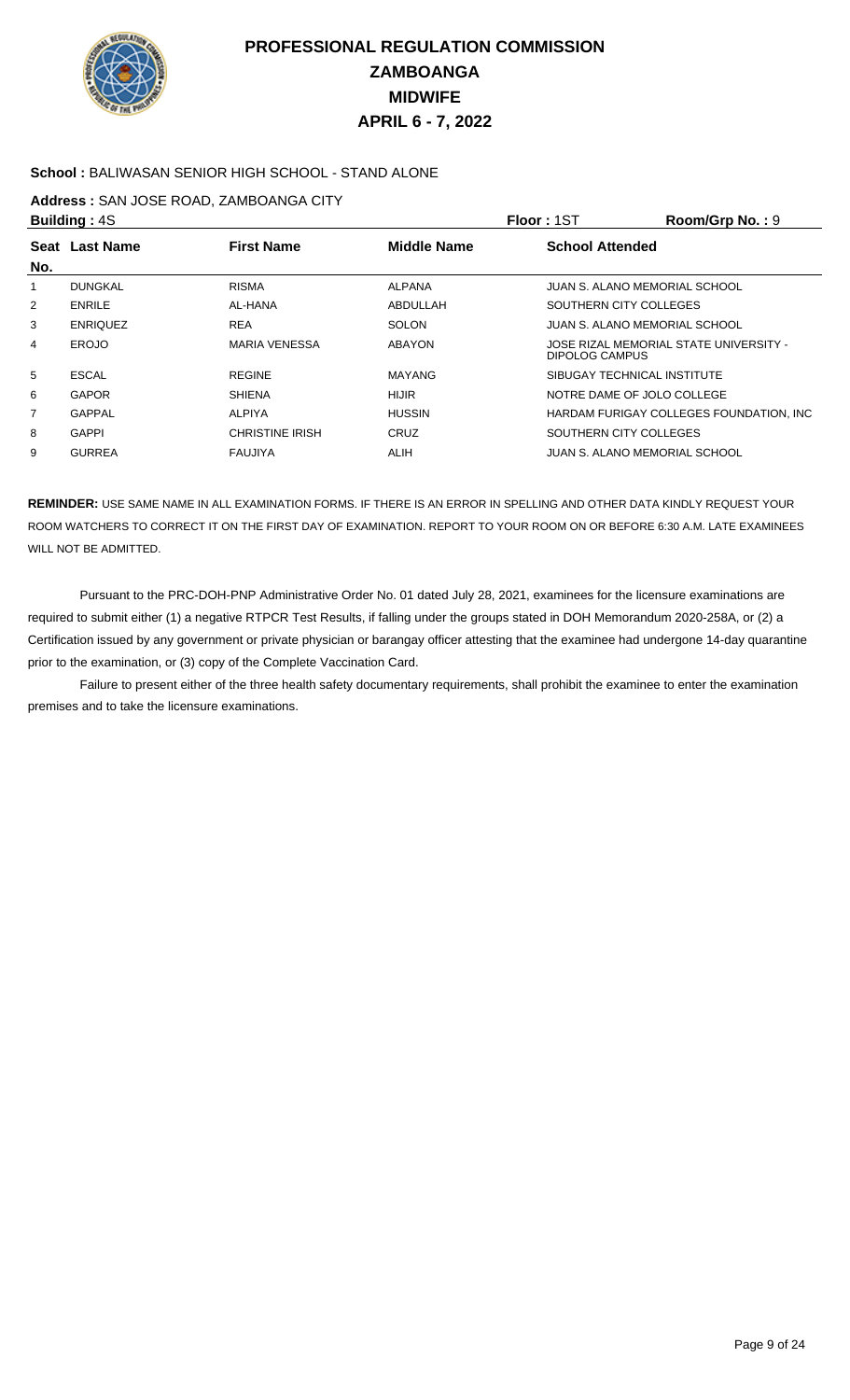

### **School :** BALIWASAN SENIOR HIGH SCHOOL - STAND ALONE

### **Address :** SAN JOSE ROAD, ZAMBOANGA CITY

|                | <b>Building: 4S</b> |                   |                    | Floor: 2ND                       | Room/Grp No.: 10                          |
|----------------|---------------------|-------------------|--------------------|----------------------------------|-------------------------------------------|
|                | Seat Last Name      | <b>First Name</b> | <b>Middle Name</b> | <b>School Attended</b>           |                                           |
| No.            |                     |                   |                    |                                  |                                           |
|                | <b>HADJIRUL</b>     | <b>SHERNALYN</b>  | ALBANI             | <b>CITY</b>                      | BRENT HOSPITAL & COLLEGES, INC.-ZAMBOANGA |
| $\overline{2}$ | <b>HAIBIL</b>       | <b>SHERFA</b>     | AHALUL             | NOTRE DAME OF JOLO COLLEGE       |                                           |
| 3              | HAJAD               | <b>MADZRIMA</b>   | <b>BAHAD</b>       | NOTRE DAME OF JOLO COLLEGE       |                                           |
| 4              | <b>HAJIJON</b>      | <b>NORBIA</b>     | ARASAIN            | <b>MEDINA COLLEGE-IPIL</b>       |                                           |
| 5              | HALIL               | <b>ROSELAND</b>   | <b>DAYAN</b>       | SIOCON CAMPUS                    | JOSE RIZAL MEMORIAL STATE UNIVERSITY -    |
| 6              | HAMID               | <b>REYNA</b>      | SAHI               |                                  | HARDAM FURIGAY COLLEGES FOUNDATION, INC.  |
| 7              | <b>HAMJATIN</b>     | <b>FARNISA</b>    | <b>MOHSIN</b>      |                                  | HARDAM FURIGAY COLLEGES FOUNDATION. INC.  |
| 8              | <b>HARUN</b>        | <b>NURSIDA</b>    | ABDURAHMAN         | MEIN COLLEGE INC.-ZAMBOANGA CITY |                                           |
| 9              | <b>HASIB</b>        | ZAINA             | SAFARI             |                                  | HARDAM FURIGAY COLLEGES FOUNDATION. INC.  |

**REMINDER:** USE SAME NAME IN ALL EXAMINATION FORMS. IF THERE IS AN ERROR IN SPELLING AND OTHER DATA KINDLY REQUEST YOUR ROOM WATCHERS TO CORRECT IT ON THE FIRST DAY OF EXAMINATION. REPORT TO YOUR ROOM ON OR BEFORE 6:30 A.M. LATE EXAMINEES WILL NOT BE ADMITTED.

 Pursuant to the PRC-DOH-PNP Administrative Order No. 01 dated July 28, 2021, examinees for the licensure examinations are required to submit either (1) a negative RTPCR Test Results, if falling under the groups stated in DOH Memorandum 2020-258A, or (2) a Certification issued by any government or private physician or barangay officer attesting that the examinee had undergone 14-day quarantine prior to the examination, or (3) copy of the Complete Vaccination Card.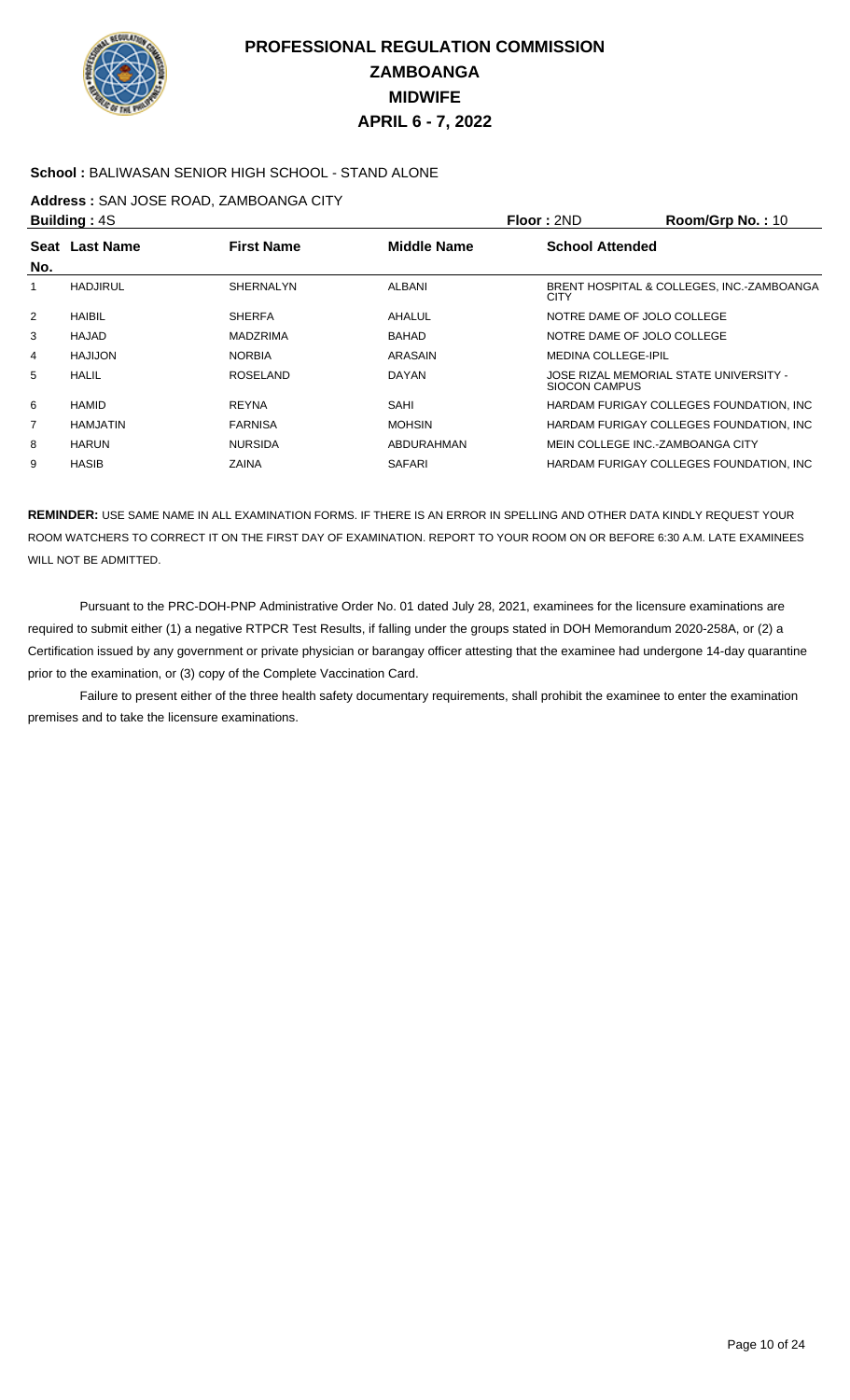

### **School :** BALIWASAN SENIOR HIGH SCHOOL - STAND ALONE

### **Address :** SAN JOSE ROAD, ZAMBOANGA CITY

|     | <b>Building: 4S</b> |                   |                    | Floor: 2ND             | Room/Grp No.: 11                                                             |
|-----|---------------------|-------------------|--------------------|------------------------|------------------------------------------------------------------------------|
|     | Seat Last Name      | <b>First Name</b> | <b>Middle Name</b> | <b>School Attended</b> |                                                                              |
| No. |                     |                   |                    |                        |                                                                              |
|     | <b>HUSIN</b>        | <b>MYRNA</b>      | SANAHAJI           |                        | JUAN S. ALANO MEMORIAL SCHOOL                                                |
| 2   | <b>IBRAHIM</b>      | <b>NURCILYN</b>   | ABBISANI           |                        | NOTRE DAME OF JOLO COLLEGE                                                   |
| 3   | <b>IDONG</b>        | <b>SATRIA</b>     | <b>ANDOK</b>       | SOUTHERN CITY COLLEGES |                                                                              |
| 4   | <b>ISAHAC</b>       | <b>WEDYAN</b>     | <b>SUHAILI</b>     |                        | NOTRE DAME OF JOLO COLLEGE                                                   |
| 5   | <b>ISMAEL</b>       | <b>NORWENA</b>    | <b>ALID</b>        | SIOCON CAMPUS          | JOSE RIZAL MEMORIAL STATE UNIVERSITY -                                       |
| 6   | <b>ISNAIN</b>       | <b>JARNIESA</b>   | JULPI              |                        | UNIVERSAL COLLEGE FOUNDATION OF<br>SOUTHEAST ASIA & THE PACIFIC, INC-BASILAN |
| 7   | <b>JAAFAR</b>       | <b>PURAIJA</b>    | <b>NURADJI</b>     | <b>CITY</b>            | BRENT HOSPITAL & COLLEGES, INC.-ZAMBOANGA                                    |
| 8   | <b>JACALAL</b>      | <b>NURHIMA</b>    | <b>ELLING</b>      |                        | HARDAM FURIGAY COLLEGES FOUNDATION. INC.                                     |
| 9   | JADDALAL            | <b>UMMIHANI</b>   | MAJAJAL            |                        | JUAN S. ALANO MEMORIAL SCHOOL                                                |
|     |                     |                   |                    |                        |                                                                              |

**REMINDER:** USE SAME NAME IN ALL EXAMINATION FORMS. IF THERE IS AN ERROR IN SPELLING AND OTHER DATA KINDLY REQUEST YOUR ROOM WATCHERS TO CORRECT IT ON THE FIRST DAY OF EXAMINATION. REPORT TO YOUR ROOM ON OR BEFORE 6:30 A.M. LATE EXAMINEES WILL NOT BE ADMITTED.

 Pursuant to the PRC-DOH-PNP Administrative Order No. 01 dated July 28, 2021, examinees for the licensure examinations are required to submit either (1) a negative RTPCR Test Results, if falling under the groups stated in DOH Memorandum 2020-258A, or (2) a Certification issued by any government or private physician or barangay officer attesting that the examinee had undergone 14-day quarantine prior to the examination, or (3) copy of the Complete Vaccination Card.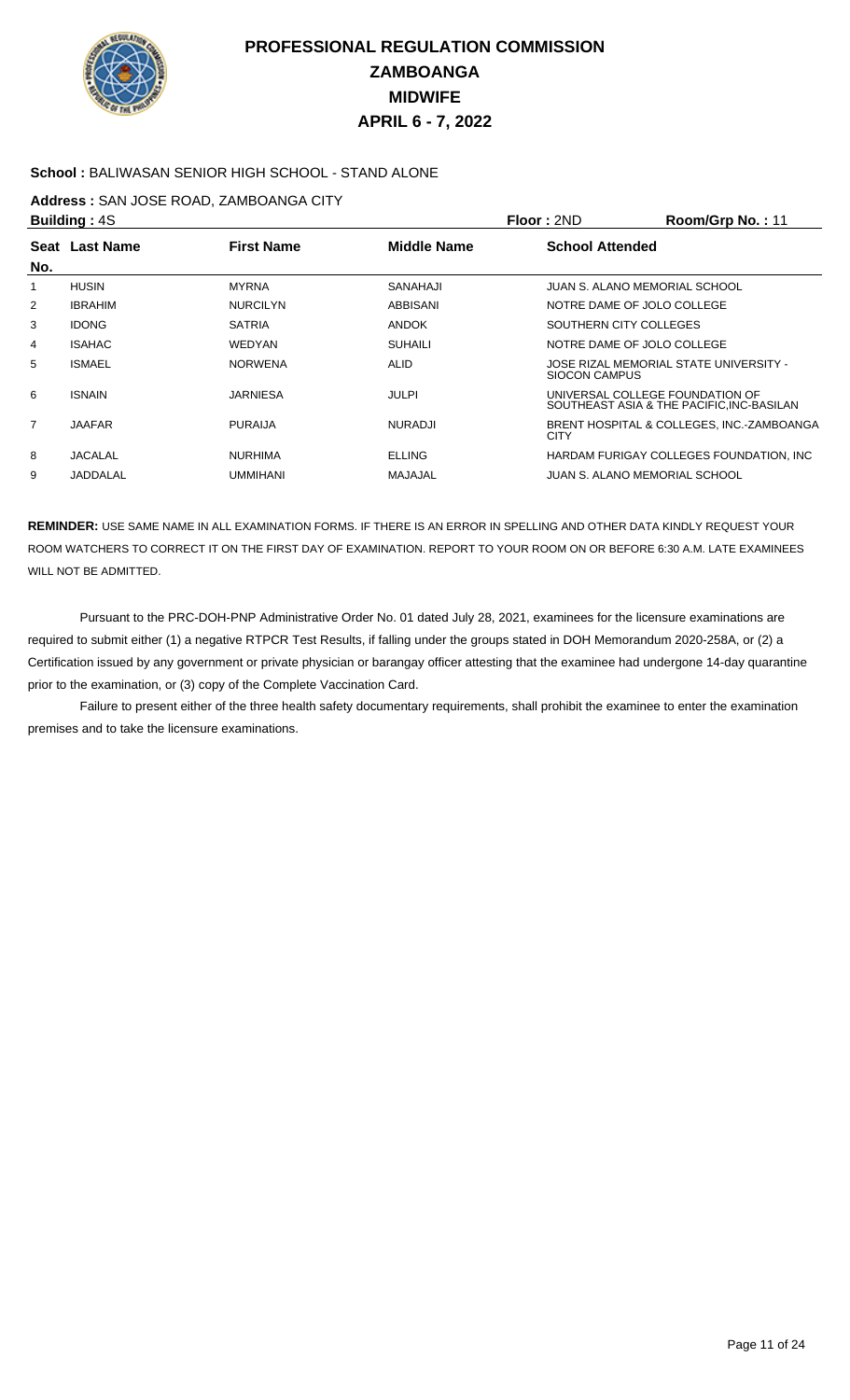

### **School :** BALIWASAN SENIOR HIGH SCHOOL - STAND ALONE

### **Address :** SAN JOSE ROAD, ZAMBOANGA CITY

|                | <b>Building: 4S</b> |                   |                    | Floor: 2ND                    | Room/Grp No.: 12                         |
|----------------|---------------------|-------------------|--------------------|-------------------------------|------------------------------------------|
| No.            | Seat Last Name      | <b>First Name</b> | <b>Middle Name</b> | <b>School Attended</b>        |                                          |
|                | <b>JADJI</b>        | <b>LIDIA</b>      | CAMOTE             | SIOCON CAMPUS                 | JOSE RIZAL MEMORIAL STATE UNIVERSITY -   |
| 2              | JAJIE               | FAIZA             | SALEH              | <b>FOREIGN UNIVERSITY</b>     |                                          |
| 3              | <b>JAKARIA</b>      | <b>RABIA</b>      | <b>OTONG</b>       |                               | HARDAM FURIGAY COLLEGES FOUNDATION, INC. |
| 4              | <b>JAKKIRIN</b>     | <b>NASRA</b>      | <b>SABADDIN</b>    | JUAN S. ALANO MEMORIAL SCHOOL |                                          |
| 5              | JALIL               | <b>HUSAYMA</b>    | MISTALAN           | JUAN S. ALANO MEMORIAL SCHOOL |                                          |
| 6              | JALILUL             | LENLEN            | <b>MANDING</b>     | JUAN S. ALANO MEMORIAL SCHOOL |                                          |
| $\overline{7}$ | JALULON             | RADHA DIZZA       | <b>SABTAL</b>      | JUAN S. ALANO MEMORIAL SCHOOL |                                          |
| 8              | JAMAHALI            | <b>MER-AINA</b>   | <b>LUMIGUIS</b>    | SIOCON CAMPUS                 | JOSE RIZAL MEMORIAL STATE UNIVERSITY -   |
| 9              | <b>JAMAIL</b>       | <b>JUHAINA</b>    | <b>MARIANO</b>     | JUAN S. ALANO MEMORIAL SCHOOL |                                          |
|                |                     |                   |                    |                               |                                          |

**REMINDER:** USE SAME NAME IN ALL EXAMINATION FORMS. IF THERE IS AN ERROR IN SPELLING AND OTHER DATA KINDLY REQUEST YOUR ROOM WATCHERS TO CORRECT IT ON THE FIRST DAY OF EXAMINATION. REPORT TO YOUR ROOM ON OR BEFORE 6:30 A.M. LATE EXAMINEES WILL NOT BE ADMITTED.

 Pursuant to the PRC-DOH-PNP Administrative Order No. 01 dated July 28, 2021, examinees for the licensure examinations are required to submit either (1) a negative RTPCR Test Results, if falling under the groups stated in DOH Memorandum 2020-258A, or (2) a Certification issued by any government or private physician or barangay officer attesting that the examinee had undergone 14-day quarantine prior to the examination, or (3) copy of the Complete Vaccination Card.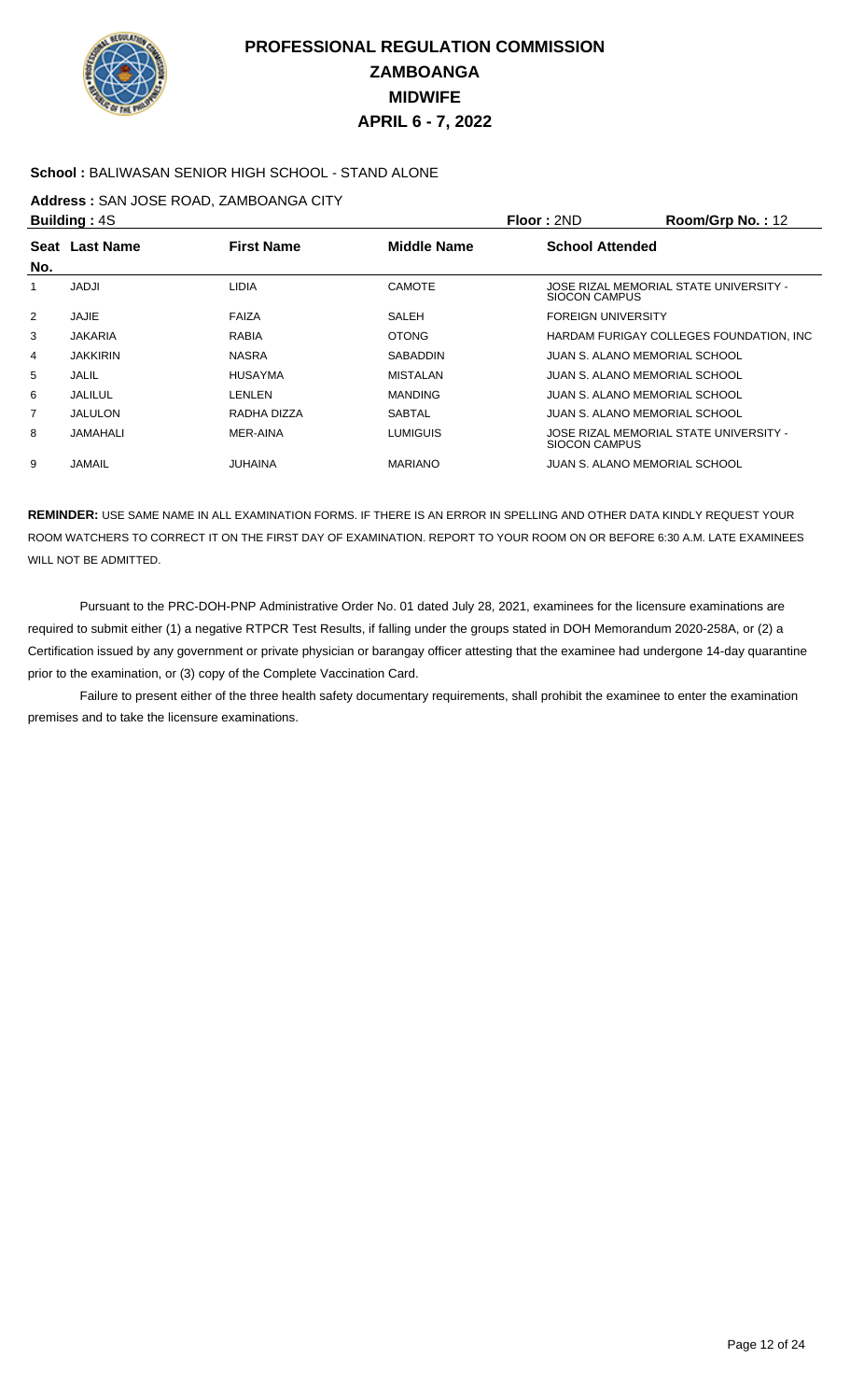

### **School :** BALIWASAN SENIOR HIGH SCHOOL - STAND ALONE

### **Address :** SAN JOSE ROAD, ZAMBOANGA CITY

|                                                           | <b>Building: 4S</b> |                        |                 | Floor: 2ND           | Room/Grp No.: 13                                                             |
|-----------------------------------------------------------|---------------------|------------------------|-----------------|----------------------|------------------------------------------------------------------------------|
| <b>First Name</b><br><b>Middle Name</b><br>Seat Last Name |                     | <b>School Attended</b> |                 |                      |                                                                              |
| No.                                                       |                     |                        |                 |                      |                                                                              |
|                                                           | <b>JAMARIL</b>      | <b>RIDZWA</b>          | NUR-AMIN        |                      | HARDAM FURIGAY COLLEGES FOUNDATION, INC.                                     |
| 2                                                         | JAMIL               | <b>MOHAIYARA</b>       | <b>BANGON</b>   | <b>SIOCON CAMPUS</b> | JOSE RIZAL MEMORIAL STATE UNIVERSITY -                                       |
| 3                                                         | JAMLALON            | <b>NAIDA</b>           | <b>ALIBASA</b>  |                      | UNIVERSAL COLLEGE FOUNDATION OF<br>SOUTHEAST ASIA & THE PACIFIC, INC-BASILAN |
| 4                                                         | JANANI              | <b>MYLYN</b>           | <b>MOHAMMAD</b> |                      | NOTRE DAME OF JOLO COLLEGE                                                   |
| 5                                                         | <b>JUL</b>          | REDZMALYN              | <b>HAMSARI</b>  | <b>CITY</b>          | BRENT HOSPITAL & COLLEGES, INC.-ZAMBOANGA                                    |
| 6                                                         | JUMALA              | <b>NURHAFISA</b>       | JUMLANI         |                      | NOTRE DAME OF JOLO COLLEGE                                                   |
| $\overline{7}$                                            | JUNAID              | <b>I-RISSA</b>         | ABUBAKAR        |                      | JUAN S. ALANO MEMORIAL SCHOOL                                                |
| 8                                                         | <b>KAIRAN</b>       | ROSE GINE              | <b>SANSON</b>   |                      | HARDAM FURIGAY COLLEGES FOUNDATION, INC.                                     |
| 9                                                         | KALAMADDIN          | RAHMA MUBIN            | <b>ANDAING</b>  |                      | DMC COLLEGE FOUNDATION INC. (FOR DIPOLOG<br>MED CTR COLL.FOUND INC)          |

**REMINDER:** USE SAME NAME IN ALL EXAMINATION FORMS. IF THERE IS AN ERROR IN SPELLING AND OTHER DATA KINDLY REQUEST YOUR ROOM WATCHERS TO CORRECT IT ON THE FIRST DAY OF EXAMINATION. REPORT TO YOUR ROOM ON OR BEFORE 6:30 A.M. LATE EXAMINEES WILL NOT BE ADMITTED.

 Pursuant to the PRC-DOH-PNP Administrative Order No. 01 dated July 28, 2021, examinees for the licensure examinations are required to submit either (1) a negative RTPCR Test Results, if falling under the groups stated in DOH Memorandum 2020-258A, or (2) a Certification issued by any government or private physician or barangay officer attesting that the examinee had undergone 14-day quarantine prior to the examination, or (3) copy of the Complete Vaccination Card.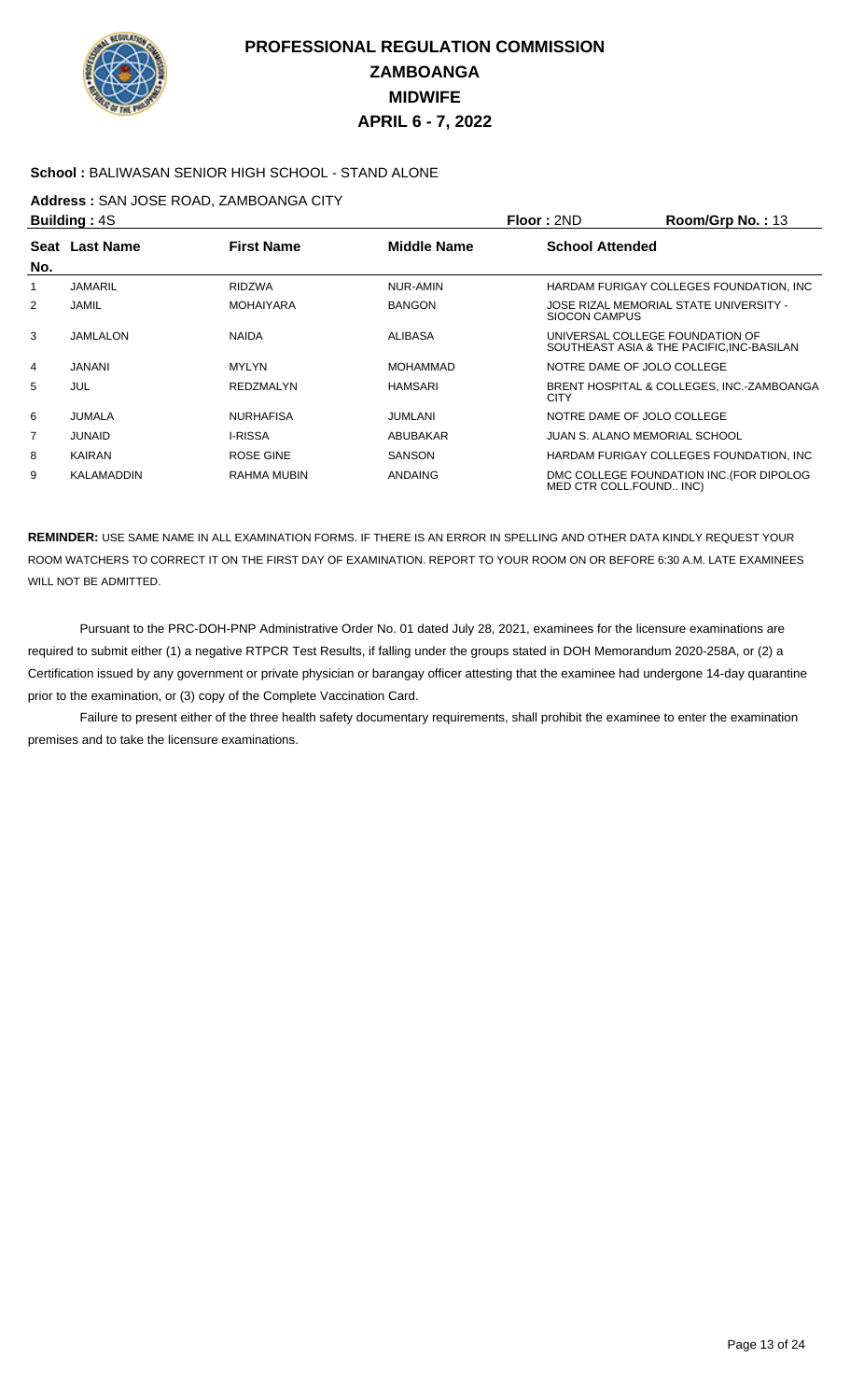

### **School :** BALIWASAN SENIOR HIGH SCHOOL - STAND ALONE

### **Address :** SAN JOSE ROAD, ZAMBOANGA CITY

|                | <b>Building: 4S</b> |                    |                    | Floor: 2ND             | Room/Grp No.: 14                       |
|----------------|---------------------|--------------------|--------------------|------------------------|----------------------------------------|
|                | Seat Last Name      | <b>First Name</b>  | <b>Middle Name</b> | <b>School Attended</b> |                                        |
| No.            |                     |                    |                    |                        |                                        |
|                | KARIM               | <b>NURSADA</b>     | TAALAL             |                        | JUAN S. ALANO MEMORIAL SCHOOL          |
| $\overline{2}$ | <b>KIMAN</b>        | NUR-JANNAH         | MAJALIL            |                        | JUAN S. ALANO MEMORIAL SCHOOL          |
| 3              | LACADEN             | JETMARK            | <b>RAMOS</b>       |                        | JUAN S. ALANO MEMORIAL SCHOOL          |
| 4              | LANGGAH             | <b>FATIMA</b>      | AMILAJID           |                        | SOUTHERN CITY COLLEGES                 |
| 5              | LATIP               | <b>SHEIHA</b>      | <b>SARAIL</b>      |                        | JUAN S. ALANO MEMORIAL SCHOOL          |
| 6              | <b>LEON</b>         | MARMAHAR           | ABBAS              |                        | JUAN S. ALANO MEMORIAL SCHOOL          |
| $\overline{7}$ | LIM                 | <b>SHEENALENNE</b> | <b>MURSIDI</b>     |                        | NOTRE DAME OF JOLO COLLEGE             |
| 8              | LIWAN               | <b>FERELYN</b>     | <b>TUMATAL</b>     | SIOCON CAMPUS          | JOSE RIZAL MEMORIAL STATE UNIVERSITY - |
| 9              | LUMAYAG             | <b>MARGIE</b>      | <b>BACALING</b>    | SIOCON CAMPUS          | JOSE RIZAL MEMORIAL STATE UNIVERSITY - |

**REMINDER:** USE SAME NAME IN ALL EXAMINATION FORMS. IF THERE IS AN ERROR IN SPELLING AND OTHER DATA KINDLY REQUEST YOUR ROOM WATCHERS TO CORRECT IT ON THE FIRST DAY OF EXAMINATION. REPORT TO YOUR ROOM ON OR BEFORE 6:30 A.M. LATE EXAMINEES WILL NOT BE ADMITTED.

 Pursuant to the PRC-DOH-PNP Administrative Order No. 01 dated July 28, 2021, examinees for the licensure examinations are required to submit either (1) a negative RTPCR Test Results, if falling under the groups stated in DOH Memorandum 2020-258A, or (2) a Certification issued by any government or private physician or barangay officer attesting that the examinee had undergone 14-day quarantine prior to the examination, or (3) copy of the Complete Vaccination Card.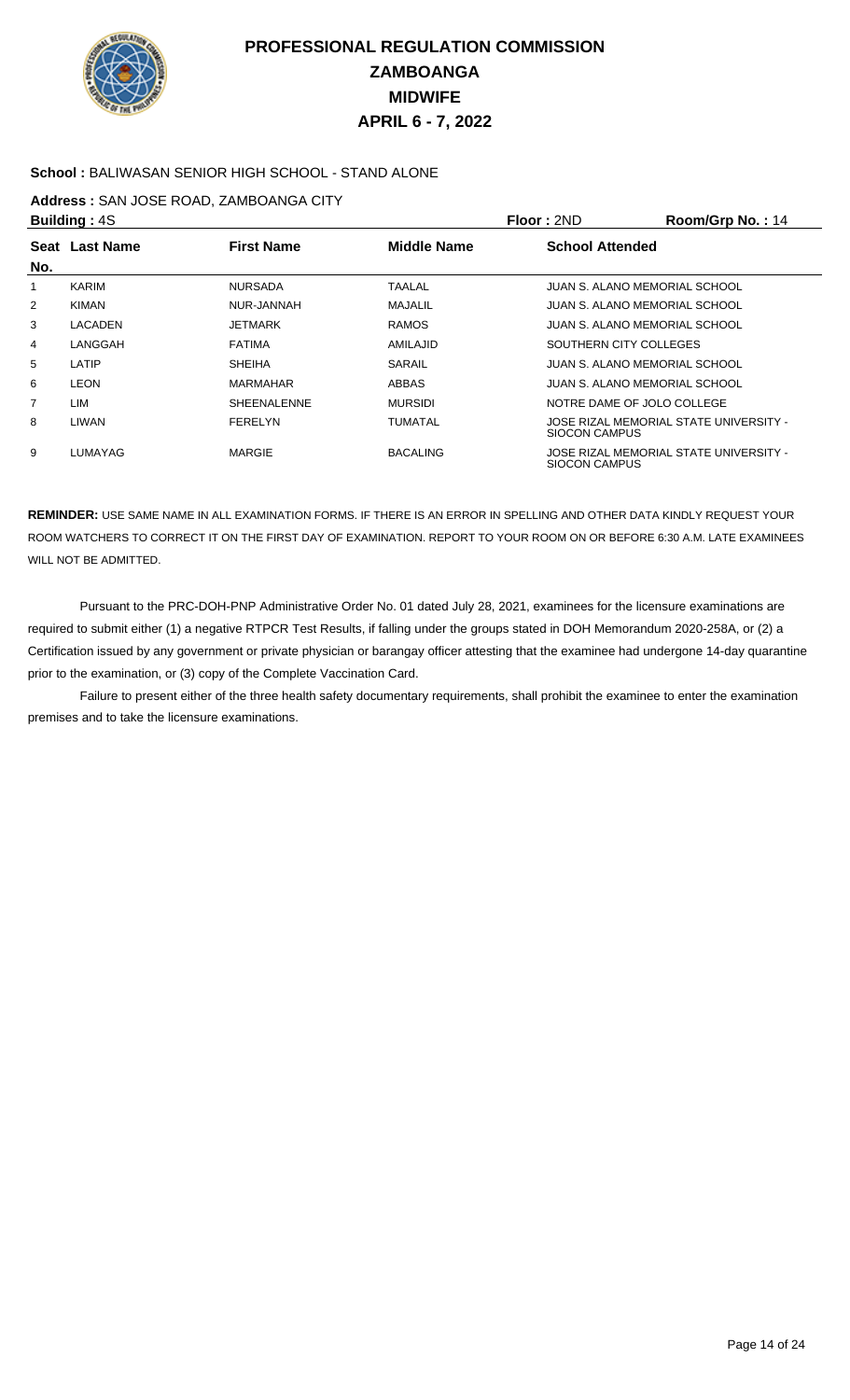

### **School :** BALIWASAN SENIOR HIGH SCHOOL - STAND ALONE

### **Address :** SAN JOSE ROAD, ZAMBOANGA CITY

|                | <b>Building: 4S</b> |                   |                 | <b>Floor: 3RD</b>      | Room/Grp No.: 15                          |
|----------------|---------------------|-------------------|-----------------|------------------------|-------------------------------------------|
|                | Seat Last Name      | <b>First Name</b> | Middle Name     | <b>School Attended</b> |                                           |
| No.            |                     |                   |                 |                        |                                           |
|                | MAGSAYSAY           | <b>JENNYCAR</b>   | <b>TORIDA</b>   |                        | NOTRE DAME OF JOLO COLLEGE                |
| $\overline{2}$ | <b>MAGUINDAN</b>    | <b>JESSEL</b>     | <b>BANGUIH</b>  | SIOCON CAMPUS          | JOSE RIZAL MEMORIAL STATE UNIVERSITY -    |
| 3              | <b>MAING</b>        | SARAH             | ABDUL           | <b>SIOCON CAMPUS</b>   | JOSE RIZAL MEMORIAL STATE UNIVERSITY -    |
| 4              | <b>MALBACIAS</b>    | <b>FERLIZA</b>    | <b>DUMENCIL</b> | SIOCON CAMPUS          | JOSE RIZAL MEMORIAL STATE UNIVERSITY -    |
| 5              | <b>MANGKABUNG</b>   | <b>ROUCAYYA</b>   | <b>PAMARAN</b>  |                        | HARDAM FURIGAY COLLEGES FOUNDATION, INC.  |
| 6              | MANINGGIL           | <b>SAMRA</b>      | <b>ESPITAL</b>  |                        | JUAN S. ALANO MEMORIAL SCHOOL             |
| $\overline{7}$ | MANJAAL             | <b>KARMA</b>      | <b>RIZAL</b>    |                        | HARDAM FURIGAY COLLEGES FOUNDATION, INC.  |
| 8              | MARUJI              | <b>INJIELY</b>    |                 | <b>CITY</b>            | BRENT HOSPITAL & COLLEGES, INC.-ZAMBOANGA |
| 9              | MARUJI              | <b>MISBA</b>      |                 | AIM HIGH COLLEGE       |                                           |

**REMINDER:** USE SAME NAME IN ALL EXAMINATION FORMS. IF THERE IS AN ERROR IN SPELLING AND OTHER DATA KINDLY REQUEST YOUR ROOM WATCHERS TO CORRECT IT ON THE FIRST DAY OF EXAMINATION. REPORT TO YOUR ROOM ON OR BEFORE 6:30 A.M. LATE EXAMINEES WILL NOT BE ADMITTED.

 Pursuant to the PRC-DOH-PNP Administrative Order No. 01 dated July 28, 2021, examinees for the licensure examinations are required to submit either (1) a negative RTPCR Test Results, if falling under the groups stated in DOH Memorandum 2020-258A, or (2) a Certification issued by any government or private physician or barangay officer attesting that the examinee had undergone 14-day quarantine prior to the examination, or (3) copy of the Complete Vaccination Card.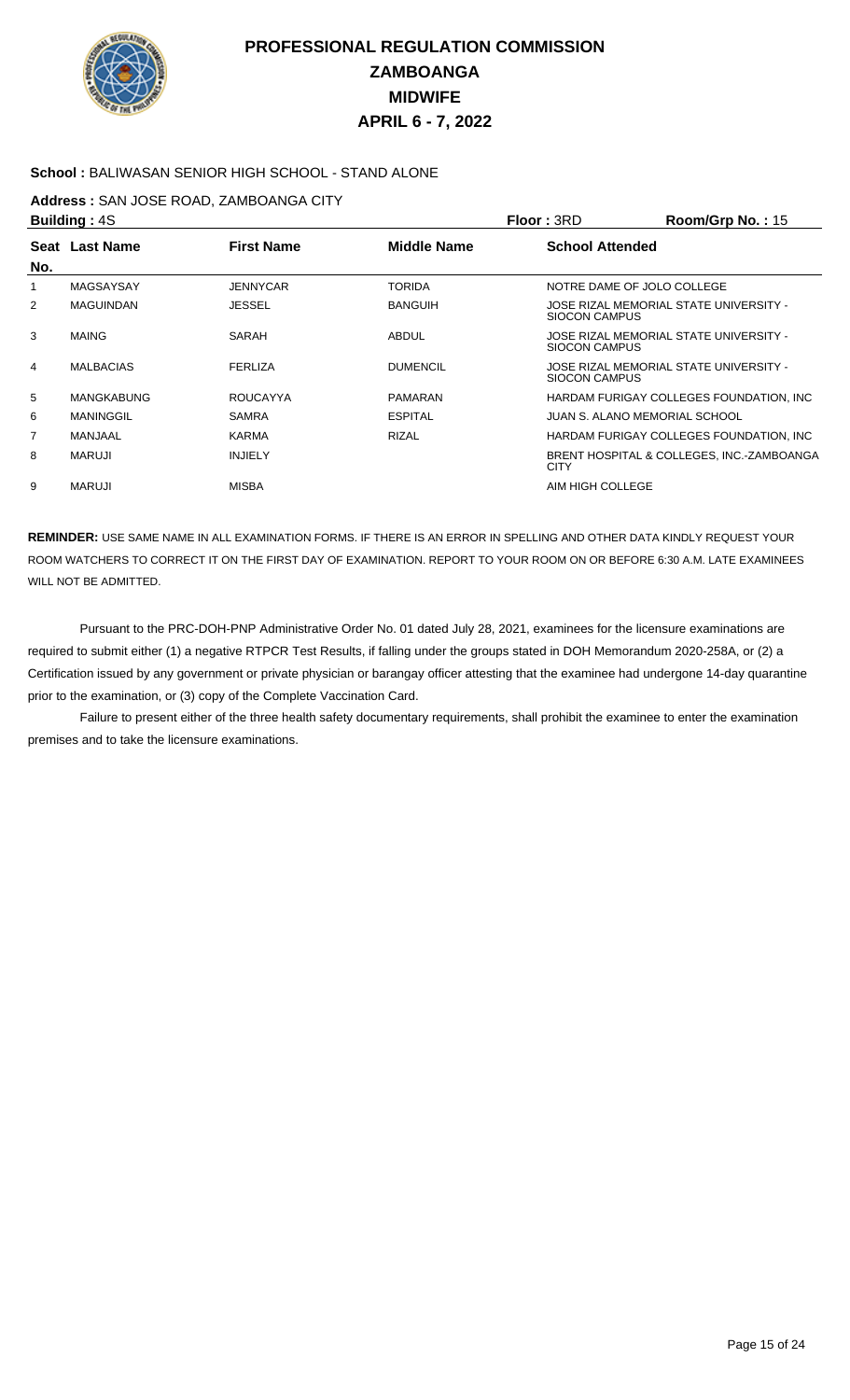

### **School :** BALIWASAN SENIOR HIGH SCHOOL - STAND ALONE

### **Address :** SAN JOSE ROAD, ZAMBOANGA CITY

|                | <b>Building: 4S</b> |                   |                    | <b>Floor: 3RD</b>          | Room/Grp No.: 16                          |
|----------------|---------------------|-------------------|--------------------|----------------------------|-------------------------------------------|
|                | Seat Last Name      | <b>First Name</b> | <b>Middle Name</b> | <b>School Attended</b>     |                                           |
| No.            |                     |                   |                    |                            |                                           |
|                | <b>MASILLAM</b>     | HADZRA-MAE        | <b>MAGAYON</b>     |                            | NOTRE DAME OF JOLO COLLEGE                |
| 2              | MASILLAM            | <b>NURDAYA</b>    | SAMPANG            |                            | JUAN S. ALANO MEMORIAL SCHOOL             |
| 3              | MASUHUD             | <b>SAMIHNA</b>    | <b>BASIR</b>       |                            | JUAN S. ALANO MEMORIAL SCHOOL             |
| 4              | <b>MATURAN</b>      | <b>RADIFA</b>     | <b>SAHIRIN</b>     |                            | HARDAM FURIGAY COLLEGES FOUNDATION, INC.  |
| 5              | <b>MERAN</b>        | <b>SHEMA</b>      | FAIZAL             |                            | SOUTHERN CITY COLLEGES                    |
| 6              | <b>MOHAMMAD ISA</b> | <b>EFTHIHAR</b>   | ABDULAJID          |                            | MEIN COLLEGE INC.-ZAMBOANGA CITY          |
| $\overline{7}$ | MOHAMMAD            | <b>NAZIEFA</b>    | <b>APOSTOL</b>     | <b>CITY</b>                | BRENT HOSPITAL & COLLEGES, INC.-ZAMBOANGA |
| 8              | <b>MONTALBAN</b>    | <b>NEKKI</b>      | <b>PASTER</b>      | <b>MEDINA COLLEGE-IPIL</b> |                                           |
| 9              | <b>MOSSOH</b>       | <b>SIHAN</b>      | <b>AIYUB</b>       |                            | HARDAM FURIGAY COLLEGES FOUNDATION. INC.  |

**REMINDER:** USE SAME NAME IN ALL EXAMINATION FORMS. IF THERE IS AN ERROR IN SPELLING AND OTHER DATA KINDLY REQUEST YOUR ROOM WATCHERS TO CORRECT IT ON THE FIRST DAY OF EXAMINATION. REPORT TO YOUR ROOM ON OR BEFORE 6:30 A.M. LATE EXAMINEES WILL NOT BE ADMITTED.

 Pursuant to the PRC-DOH-PNP Administrative Order No. 01 dated July 28, 2021, examinees for the licensure examinations are required to submit either (1) a negative RTPCR Test Results, if falling under the groups stated in DOH Memorandum 2020-258A, or (2) a Certification issued by any government or private physician or barangay officer attesting that the examinee had undergone 14-day quarantine prior to the examination, or (3) copy of the Complete Vaccination Card.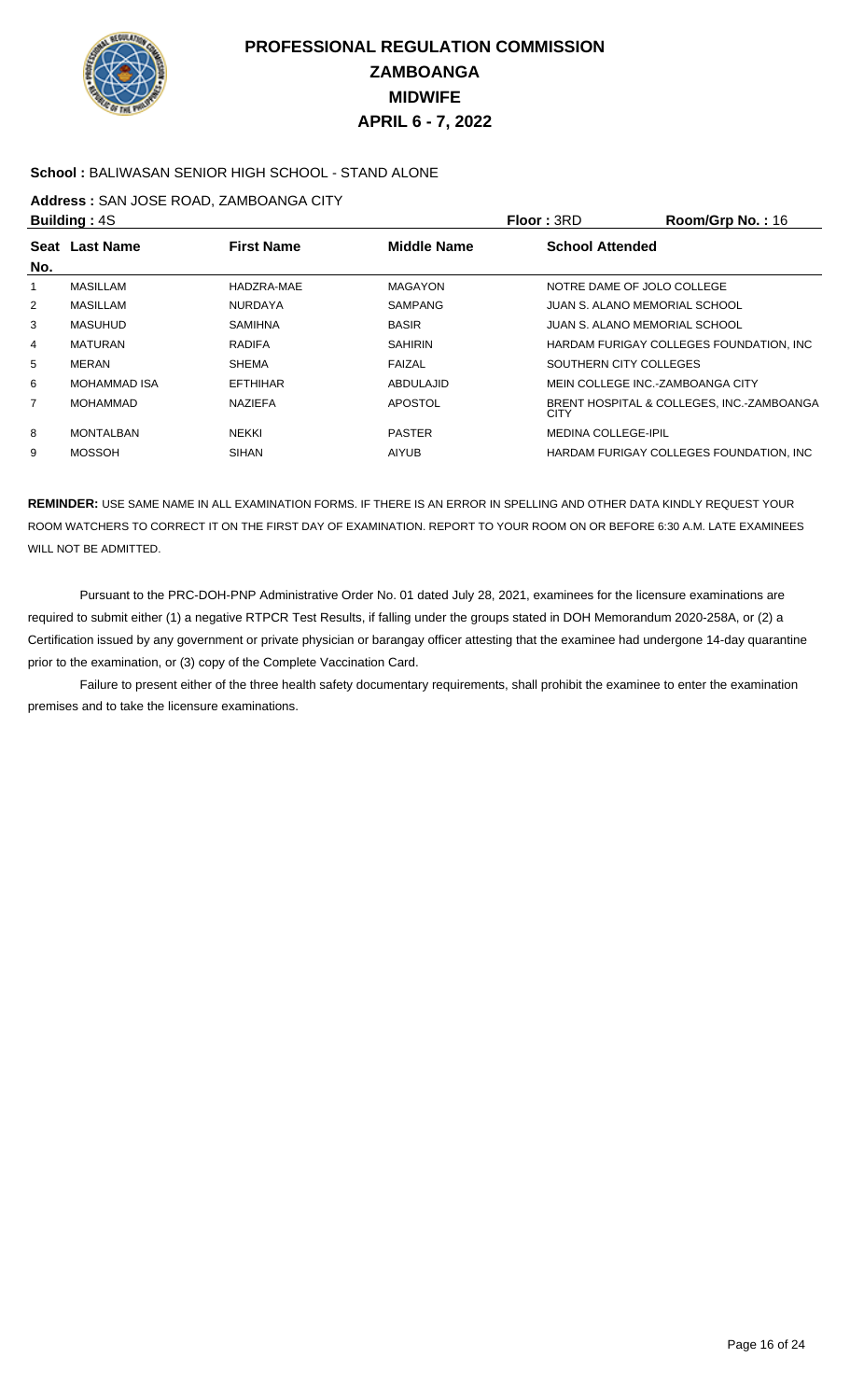

### **School :** BALIWASAN SENIOR HIGH SCHOOL - STAND ALONE

### **Address :** SAN JOSE ROAD, ZAMBOANGA CITY

|                | <b>Building: 4S</b> |                   |                | Floor: 3RD                | Room/Grp No.: 17                          |
|----------------|---------------------|-------------------|----------------|---------------------------|-------------------------------------------|
|                | Seat Last Name      | <b>First Name</b> | Middle Name    | <b>School Attended</b>    |                                           |
| No.            |                     |                   |                |                           |                                           |
|                | <b>MUADDI</b>       | <b>SHERHANA</b>   | <b>JUMAANI</b> | <b>FOREIGN UNIVERSITY</b> |                                           |
| 2              | MUHARANI            | FATIMA JAIFA      | <b>ABIRIN</b>  |                           | NOTRE DAME OF JOLO COLLEGE                |
| 3              | MUKAHLUL            | <b>NARKISA</b>    | <b>JAMARI</b>  |                           | JUAN S. ALANO MEMORIAL SCHOOL             |
| 4              | <b>MUKTIMAR</b>     | ADAWIYA           | HASSAN         | <b>CITY</b>               | BRENT HOSPITAL & COLLEGES, INC.-ZAMBOANGA |
| 5              | <b>MUNIR</b>        | <b>RUJIA</b>      | ABDULLA        |                           | NOTRE DAME OF JOLO COLLEGE                |
| 6              | MUSA                | <b>NHESRIN</b>    | <b>AMPOROK</b> |                           | JUAN S. ALANO MEMORIAL SCHOOL             |
| $\overline{7}$ | MUSA                | <b>SARHA</b>      | <b>SAPAI</b>   |                           | HARDAM FURIGAY COLLEGES FOUNDATION, INC.  |
| 8              | <b>MUSIN</b>        | ALYANA            | <b>VALE</b>    |                           | NOTRE DAME OF JOLO COLLEGE                |
| 9              | <b>MUSTAFA</b>      | NUR-JANNA         | SALI           |                           | JUAN S. ALANO MEMORIAL SCHOOL             |

**REMINDER:** USE SAME NAME IN ALL EXAMINATION FORMS. IF THERE IS AN ERROR IN SPELLING AND OTHER DATA KINDLY REQUEST YOUR ROOM WATCHERS TO CORRECT IT ON THE FIRST DAY OF EXAMINATION. REPORT TO YOUR ROOM ON OR BEFORE 6:30 A.M. LATE EXAMINEES WILL NOT BE ADMITTED.

 Pursuant to the PRC-DOH-PNP Administrative Order No. 01 dated July 28, 2021, examinees for the licensure examinations are required to submit either (1) a negative RTPCR Test Results, if falling under the groups stated in DOH Memorandum 2020-258A, or (2) a Certification issued by any government or private physician or barangay officer attesting that the examinee had undergone 14-day quarantine prior to the examination, or (3) copy of the Complete Vaccination Card.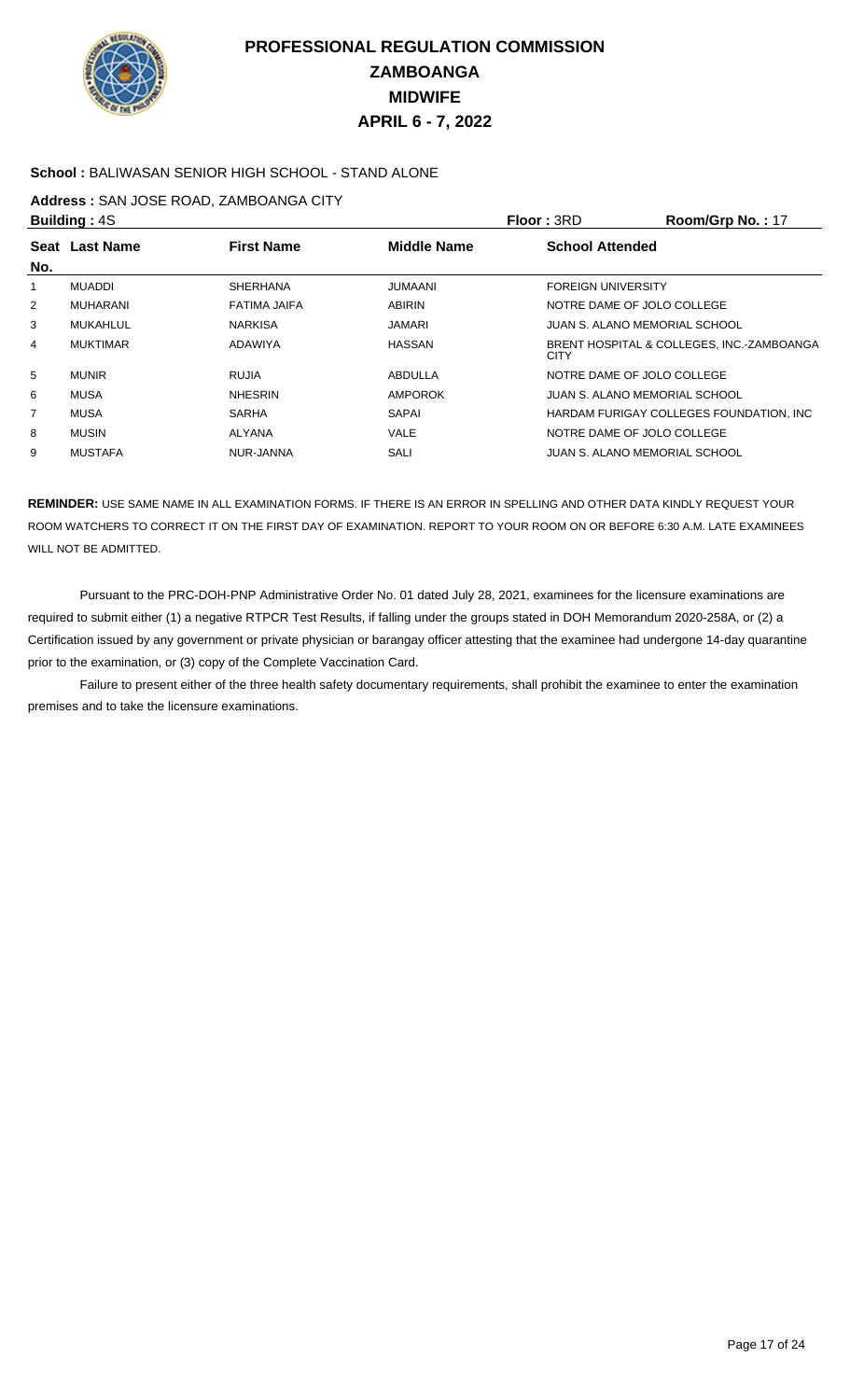

### **School :** BALIWASAN SENIOR HIGH SCHOOL - STAND ALONE

### **Address :** SAN JOSE ROAD, ZAMBOANGA CITY

|                | <b>Building: 4S</b>                                       |                    |                  | <b>Floor: 3RD</b>                | Room/Grp No.: 18                          |
|----------------|-----------------------------------------------------------|--------------------|------------------|----------------------------------|-------------------------------------------|
|                | Seat Last Name<br><b>First Name</b><br><b>Middle Name</b> |                    |                  | <b>School Attended</b>           |                                           |
| No.            |                                                           |                    |                  |                                  |                                           |
|                | <b>MUTADJARIN</b>                                         | <b>WARDA</b>       | <b>MAJIRUL</b>   | JUAN S. ALANO MEMORIAL SCHOOL    |                                           |
| $\overline{2}$ | <b>NAING</b>                                              | <b>BARBARA MAE</b> | <b>MANAIT</b>    | <b>MEDINA COLLEGE-IPIL</b>       |                                           |
| 3              | <b>NASIRIN</b>                                            | <b>PATRICIALYN</b> | AWAK             | MEIN COLLEGE INC.-ZAMBOANGA CITY |                                           |
| 4              | <b>NULBIN</b>                                             | <b>HANADY</b>      | <b>HAYJO</b>     | JUAN S. ALANO MEMORIAL SCHOOL    |                                           |
| 5              | <b>OMAR</b>                                               | SHERRY-ANN         | <b>GAPOR</b>     | JUAN S. ALANO MEMORIAL SCHOOL    |                                           |
| 6              | <b>ONG</b>                                                | ROCHELLE MARGARET  | <b>PEREZ</b>     | JUAN S. ALANO MEMORIAL SCHOOL    |                                           |
| $\overline{7}$ | <b>PAHAR</b>                                              | <b>FERDAUCIA</b>   | <b>HASSAN</b>    | JUAN S. ALANO MEMORIAL SCHOOL    |                                           |
| 8              | PALAHUDDIN                                                | <b>REGINA</b>      | <b>GUMBAHALI</b> | NOTRE DAME OF JOLO COLLEGE       |                                           |
| 9              | PALAHUDDIN                                                | <b>TALLIA</b>      | JAILANI          | UNIVERSAL COLLEGE FOUNDATION OF  | SOUTHEAST ASIA & THE PACIFIC, INC-BASILAN |

**REMINDER:** USE SAME NAME IN ALL EXAMINATION FORMS. IF THERE IS AN ERROR IN SPELLING AND OTHER DATA KINDLY REQUEST YOUR ROOM WATCHERS TO CORRECT IT ON THE FIRST DAY OF EXAMINATION. REPORT TO YOUR ROOM ON OR BEFORE 6:30 A.M. LATE EXAMINEES WILL NOT BE ADMITTED.

 Pursuant to the PRC-DOH-PNP Administrative Order No. 01 dated July 28, 2021, examinees for the licensure examinations are required to submit either (1) a negative RTPCR Test Results, if falling under the groups stated in DOH Memorandum 2020-258A, or (2) a Certification issued by any government or private physician or barangay officer attesting that the examinee had undergone 14-day quarantine prior to the examination, or (3) copy of the Complete Vaccination Card.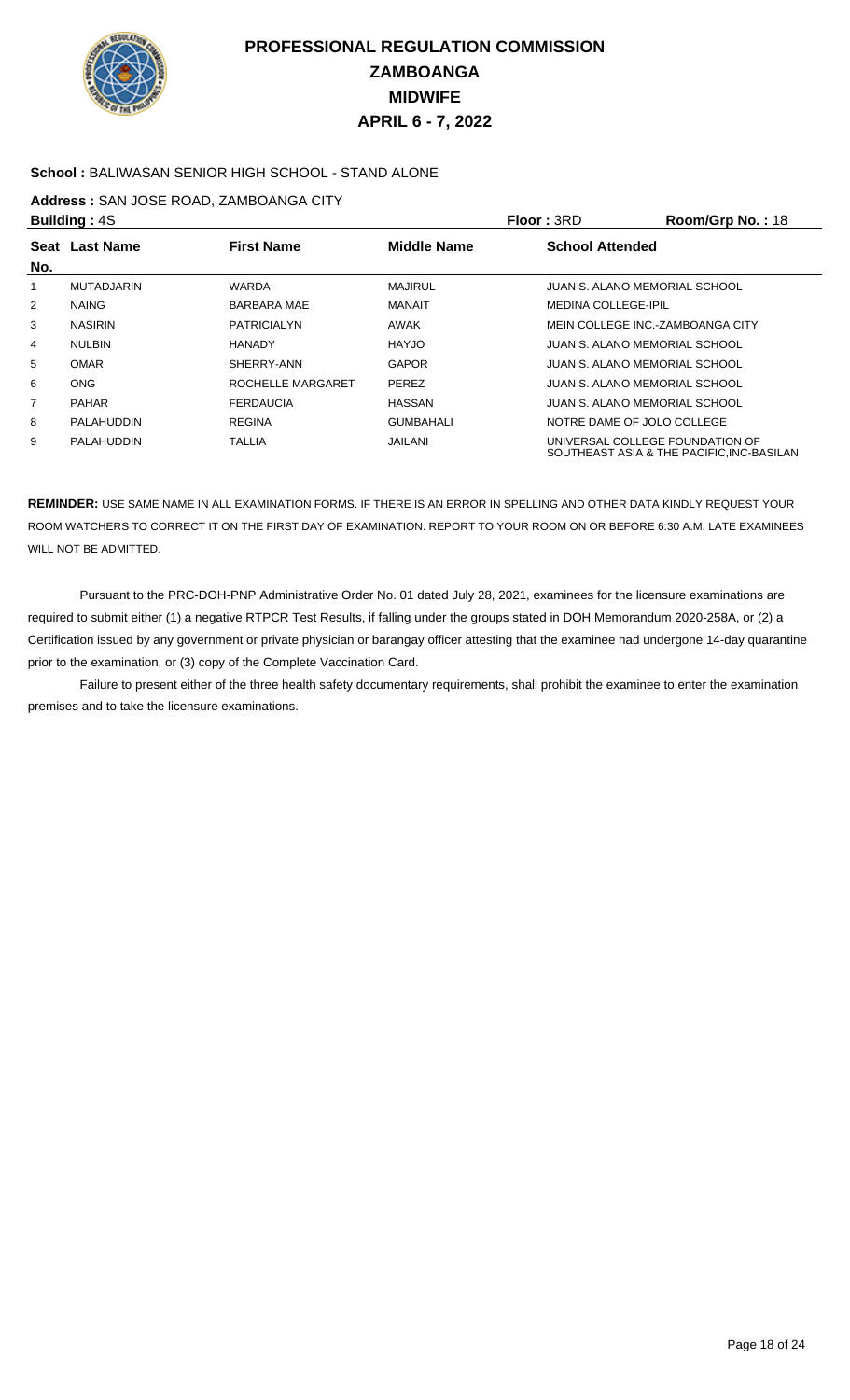

### **School :** BALIWASAN SENIOR HIGH SCHOOL - STAND ALONE

### **Address :** SAN JOSE ROAD, ZAMBOANGA CITY

|                | <b>Building: 4S</b>                                       |                   |                        | <b>Floor: 3RD</b>    | Room/Grp No.: 19                       |
|----------------|-----------------------------------------------------------|-------------------|------------------------|----------------------|----------------------------------------|
|                | Seat Last Name<br><b>First Name</b><br><b>Middle Name</b> |                   | <b>School Attended</b> |                      |                                        |
| No.            |                                                           |                   |                        |                      |                                        |
|                | <b>PALLONG</b>                                            | ARSHEENA          | ASMAD                  |                      | JUAN S. ALANO MEMORIAL SCHOOL          |
| $\overline{2}$ | <b>PASCUAL</b>                                            | AINA              | <b>INGGO</b>           | <b>SIOCON CAMPUS</b> | JOSE RIZAL MEMORIAL STATE UNIVERSITY - |
| 3              | <b>PESY</b>                                               | MAZNI             | <b>SAHIPA</b>          |                      | NOTRE DAME OF JOLO COLLEGE             |
| 4              | <b>POGGONG</b>                                            | NOR-IN            | <b>INNASA</b>          | SIOCON CAMPUS        | JOSE RIZAL MEMORIAL STATE UNIVERSITY - |
| 5              | RADJAIL                                                   | <b>MARWENA</b>    | <b>SAHALAN</b>         |                      | NOTRE DAME OF JOLO COLLEGE             |
| 6              | RAMLI                                                     | <b>SHERNALYN</b>  | JAILANI                |                      | NOTRE DAME OF JOLO COLLEGE             |
| 7              | RASUL                                                     | <b>CHRISHELDA</b> | JARADI                 |                      | NOTRE DAME OF JOLO COLLEGE             |
| 8              | <b>SABTAL</b>                                             | JANA JYN          | <b>ABDUL</b>           |                      | SIBUGAY TECHNICAL INSTITUTE            |
| 9              | <b>SABTALI</b>                                            | <b>HASANA</b>     | ABUBAKAL               |                      | JUAN S. ALANO MEMORIAL SCHOOL          |

**REMINDER:** USE SAME NAME IN ALL EXAMINATION FORMS. IF THERE IS AN ERROR IN SPELLING AND OTHER DATA KINDLY REQUEST YOUR ROOM WATCHERS TO CORRECT IT ON THE FIRST DAY OF EXAMINATION. REPORT TO YOUR ROOM ON OR BEFORE 6:30 A.M. LATE EXAMINEES WILL NOT BE ADMITTED.

 Pursuant to the PRC-DOH-PNP Administrative Order No. 01 dated July 28, 2021, examinees for the licensure examinations are required to submit either (1) a negative RTPCR Test Results, if falling under the groups stated in DOH Memorandum 2020-258A, or (2) a Certification issued by any government or private physician or barangay officer attesting that the examinee had undergone 14-day quarantine prior to the examination, or (3) copy of the Complete Vaccination Card.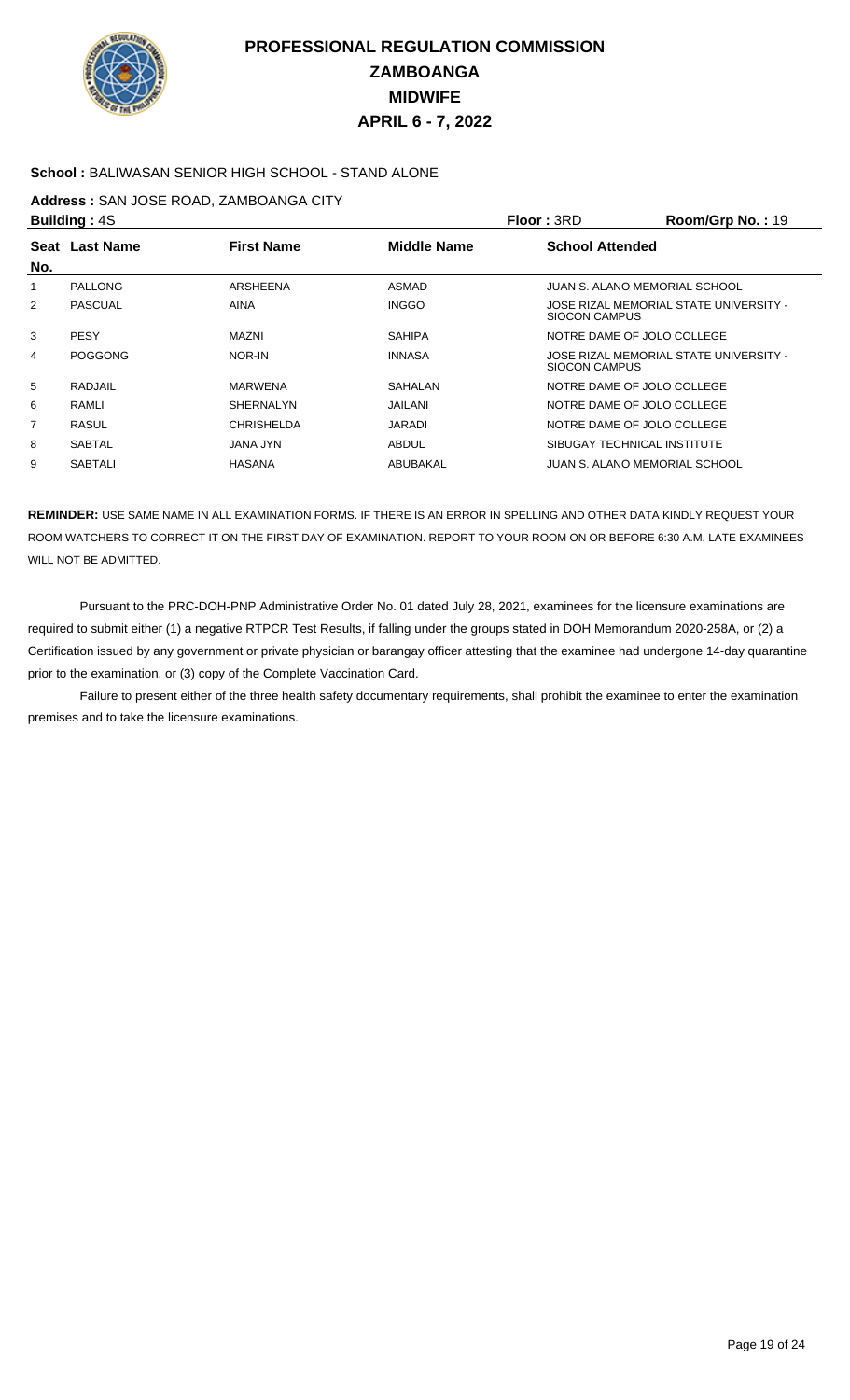

### **School :** BALIWASAN SENIOR HIGH SCHOOL - STAND ALONE

### **Address :** SAN JOSE ROAD, ZAMBOANGA CITY

|                 | <b>Building: 4S</b> |                   |                 | Floor : 4TH                | Room/Grp No.: 20                          |
|-----------------|---------------------|-------------------|-----------------|----------------------------|-------------------------------------------|
|                 | Seat Last Name      | <b>First Name</b> | Middle Name     | <b>School Attended</b>     |                                           |
| No.             |                     |                   |                 |                            |                                           |
|                 | <b>SABTIRI</b>      | <b>NURMINA</b>    | <b>ESMALI</b>   | SIOCON CAMPUS              | JOSE RIZAL MEMORIAL STATE UNIVERSITY -    |
| 2               | <b>SABUDDIN</b>     | <b>BADRIYA</b>    | <b>ONTONG</b>   |                            | HARDAM FURIGAY COLLEGES FOUNDATION, INC.  |
| 3               | SABURANI            | <b>SERWINA</b>    | <b>MOHAMMAD</b> | <b>MEDINA COLLEGE-IPIL</b> |                                           |
| 4               | SAHIBBAN            | <b>FHARDIYA</b>   | <b>JULKIPLI</b> | <b>CITY</b>                | BRENT HOSPITAL & COLLEGES, INC.-ZAMBOANGA |
| $5\overline{5}$ | <b>SAHIRANI</b>     | <b>RASHIDA</b>    | <b>PARADJI</b>  |                            | NOTRE DAME OF JOLO COLLEGE                |
| 6               | <b>SAKILAN</b>      | ROSALYN           | <b>ALIBASA</b>  |                            | NOTRE DAME OF JOLO COLLEGE                |
| 7               | <b>SALA</b>         | <b>SARWINA</b>    | <b>ADJAD</b>    |                            | MEIN COLLEGE INC. ZAMBOANGA CITY          |
| 8               | <b>SALAHUDDIN</b>   | <b>SHERMALYN</b>  | <b>OMAR</b>     | <b>CITY</b>                | BRENT HOSPITAL & COLLEGES, INC.-ZAMBOANGA |
| 9               | SALAM               | <b>NURSILYN</b>   | <b>ABUNDOL</b>  | SIOCON CAMPUS              | JOSE RIZAL MEMORIAL STATE UNIVERSITY -    |

**REMINDER:** USE SAME NAME IN ALL EXAMINATION FORMS. IF THERE IS AN ERROR IN SPELLING AND OTHER DATA KINDLY REQUEST YOUR ROOM WATCHERS TO CORRECT IT ON THE FIRST DAY OF EXAMINATION. REPORT TO YOUR ROOM ON OR BEFORE 6:30 A.M. LATE EXAMINEES WILL NOT BE ADMITTED.

 Pursuant to the PRC-DOH-PNP Administrative Order No. 01 dated July 28, 2021, examinees for the licensure examinations are required to submit either (1) a negative RTPCR Test Results, if falling under the groups stated in DOH Memorandum 2020-258A, or (2) a Certification issued by any government or private physician or barangay officer attesting that the examinee had undergone 14-day quarantine prior to the examination, or (3) copy of the Complete Vaccination Card.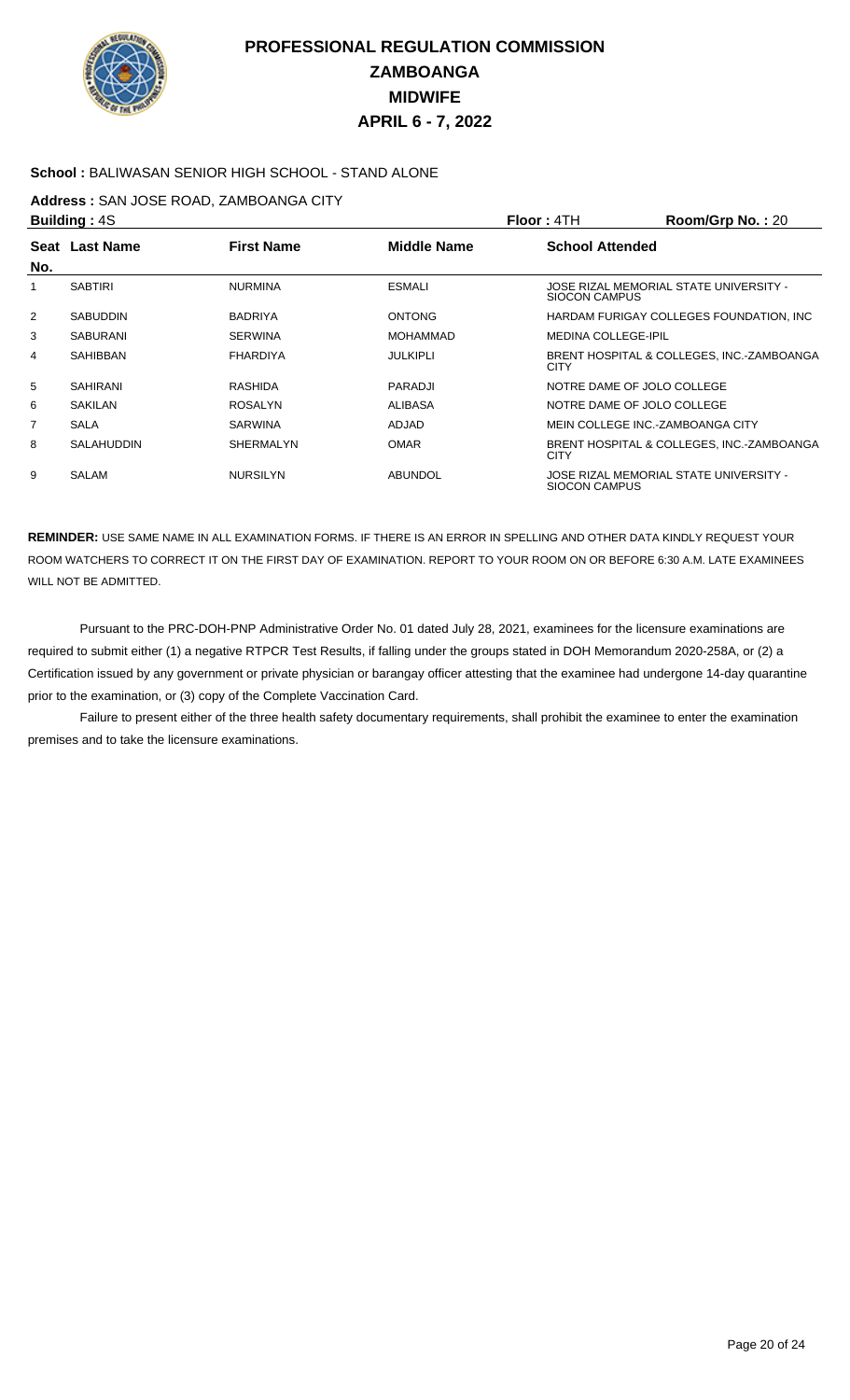

### **School :** BALIWASAN SENIOR HIGH SCHOOL - STAND ALONE

### **Address :** SAN JOSE ROAD, ZAMBOANGA CITY

|                | <b>Building: 4S</b> |                    |               | Floor: 4TH             | Room/Grp No.: 21                          |
|----------------|---------------------|--------------------|---------------|------------------------|-------------------------------------------|
|                | Seat Last Name      | <b>First Name</b>  | Middle Name   | <b>School Attended</b> |                                           |
| No.            |                     |                    |               |                        |                                           |
|                | <b>SALANG</b>       | <b>ANESA</b>       | DAYAN         | SIOCON CAMPUS          | JOSE RIZAL MEMORIAL STATE UNIVERSITY -    |
| 2              | <b>SALAPUDDIN</b>   | <b>MARHAMA</b>     | <b>HASSAN</b> |                        | SIBUGAY TECHNICAL INSTITUTE               |
| 3              | <b>SALASAY</b>      | <b>MALISA</b>      | JAMALOL       |                        | MEIN COLLEGE INC.-ZAMBOANGA CITY          |
| 4              | SALI                | <b>KARA CLAIRE</b> | <b>BUCOY</b>  |                        | JUAN S. ALANO MEMORIAL SCHOOL             |
| 5              | SALI                | <b>MERSA</b>       | <b>EBBO</b>   | SIOCON CAMPUS          | JOSE RIZAL MEMORIAL STATE UNIVERSITY -    |
| 6              | <b>SALI</b>         | <b>SHARLYN</b>     | <b>ADJID</b>  |                        | MEIN COLLEGE INC.-ZAMBOANGA CITY          |
| $\overline{7}$ | SALIH               | WELMA              | ABDULBAKI     | <b>CITY</b>            | BRENT HOSPITAL & COLLEGES, INC.-ZAMBOANGA |
| 8              | SALIM               | RASHIDA            | ABDUHADI      |                        | NOTRE DAME OF JOLO COLLEGE                |
| 9              | SAMAD               | NUR-AINA           | <b>YUNOS</b>  | <b>CITY</b>            | BRENT HOSPITAL & COLLEGES, INC.-ZAMBOANGA |

**REMINDER:** USE SAME NAME IN ALL EXAMINATION FORMS. IF THERE IS AN ERROR IN SPELLING AND OTHER DATA KINDLY REQUEST YOUR ROOM WATCHERS TO CORRECT IT ON THE FIRST DAY OF EXAMINATION. REPORT TO YOUR ROOM ON OR BEFORE 6:30 A.M. LATE EXAMINEES WILL NOT BE ADMITTED.

 Pursuant to the PRC-DOH-PNP Administrative Order No. 01 dated July 28, 2021, examinees for the licensure examinations are required to submit either (1) a negative RTPCR Test Results, if falling under the groups stated in DOH Memorandum 2020-258A, or (2) a Certification issued by any government or private physician or barangay officer attesting that the examinee had undergone 14-day quarantine prior to the examination, or (3) copy of the Complete Vaccination Card.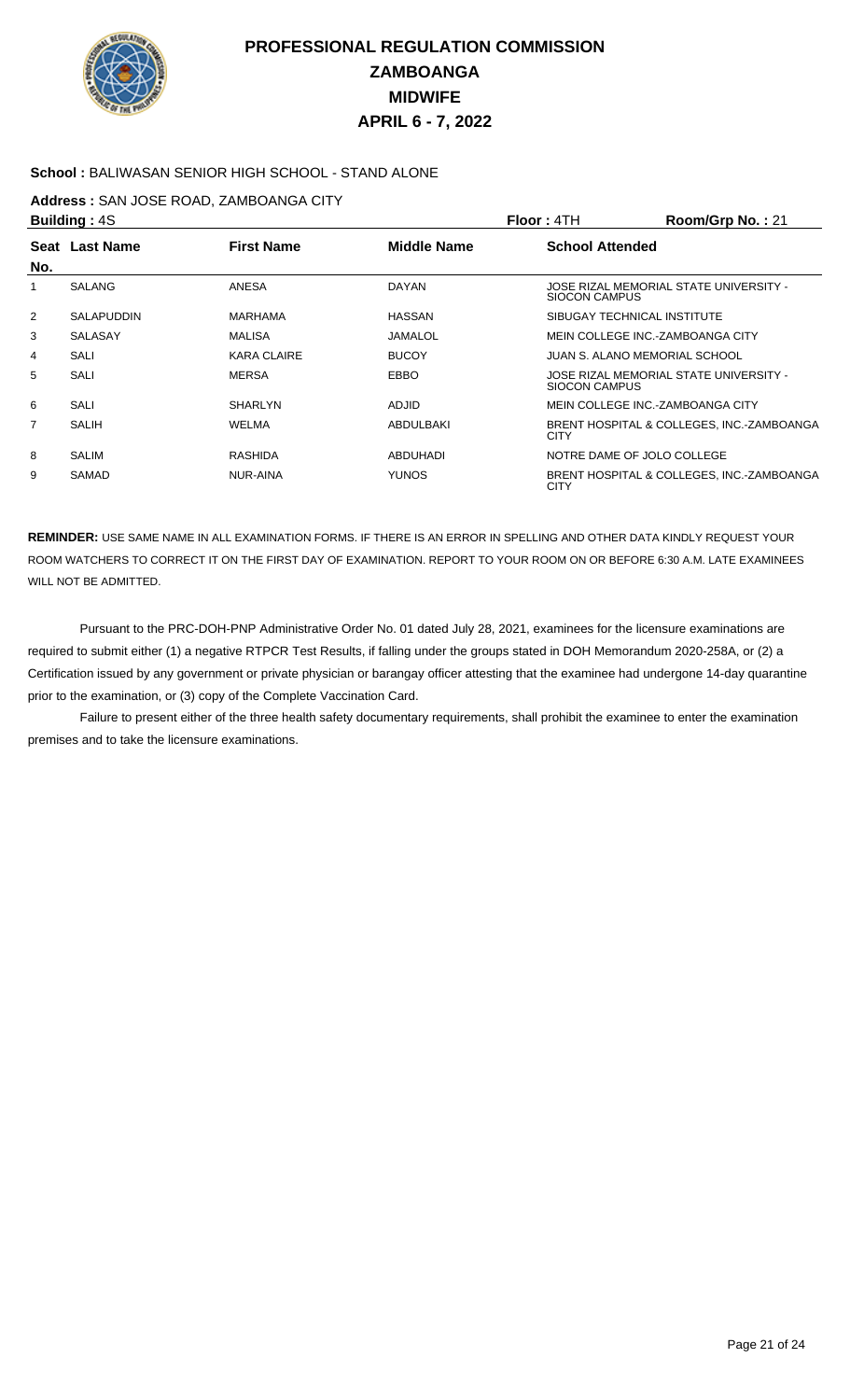

### **School :** BALIWASAN SENIOR HIGH SCHOOL - STAND ALONE

### **Address :** SAN JOSE ROAD, ZAMBOANGA CITY

|     | <b>Building: 4S</b> |                      |                    | Floor: 4TH                      | Room/Grp No.: 22                         |
|-----|---------------------|----------------------|--------------------|---------------------------------|------------------------------------------|
|     | Seat Last Name      | <b>First Name</b>    | <b>Middle Name</b> | <b>School Attended</b>          |                                          |
| No. |                     |                      |                    |                                 |                                          |
|     | <b>SANGKULA</b>     | RAZMIA               | <b>WAHI</b>        | <b>SIOCON CAMPUS</b>            | JOSE RIZAL MEMORIAL STATE UNIVERSITY -   |
| 2   | <b>SANGKULA</b>     | <b>ROSMINA</b>       | ABDURASAD          | NOTRE DAME OF JOLO COLLEGE      |                                          |
| 3   | <b>SAPAAT</b>       | <b>RASKIE</b>        | <b>PATAHANA</b>    | UNIVERSAL COLLEGE FOUNDATION OF | SOUTHEAST ASIA & THE PACIFIC.INC-BASILAN |
| 4   | SARAWI              | <b>FATIMA ABIER</b>  | <b>ATARA</b>       | NOTRE DAME OF JOLO COLLEGE      |                                          |
| 5   | SAUPI               | <b>SHERWINA</b>      | ASAD               | NOTRE DAME OF JOLO COLLEGE      |                                          |
| 6   | <b>SAYADDI</b>      | <b>SATRA</b>         | ARASAD             | JUAN S. ALANO MEMORIAL SCHOOL   |                                          |
| 7   | SAYYADI             | <b>MARDILYN</b>      |                    | AIM HIGH COLLEGE                |                                          |
| 8   | <b>SIMO</b>         | <b>NADIA</b>         | ABDULKADIL         | SOUTHERN CITY COLLEGES          |                                          |
| 9   | <b>SINGCO</b>       | <b>JHOANNA GRACE</b> | LUZA               | <b>MEDINA COLLEGE-IPIL</b>      |                                          |

**REMINDER:** USE SAME NAME IN ALL EXAMINATION FORMS. IF THERE IS AN ERROR IN SPELLING AND OTHER DATA KINDLY REQUEST YOUR ROOM WATCHERS TO CORRECT IT ON THE FIRST DAY OF EXAMINATION. REPORT TO YOUR ROOM ON OR BEFORE 6:30 A.M. LATE EXAMINEES WILL NOT BE ADMITTED.

 Pursuant to the PRC-DOH-PNP Administrative Order No. 01 dated July 28, 2021, examinees for the licensure examinations are required to submit either (1) a negative RTPCR Test Results, if falling under the groups stated in DOH Memorandum 2020-258A, or (2) a Certification issued by any government or private physician or barangay officer attesting that the examinee had undergone 14-day quarantine prior to the examination, or (3) copy of the Complete Vaccination Card.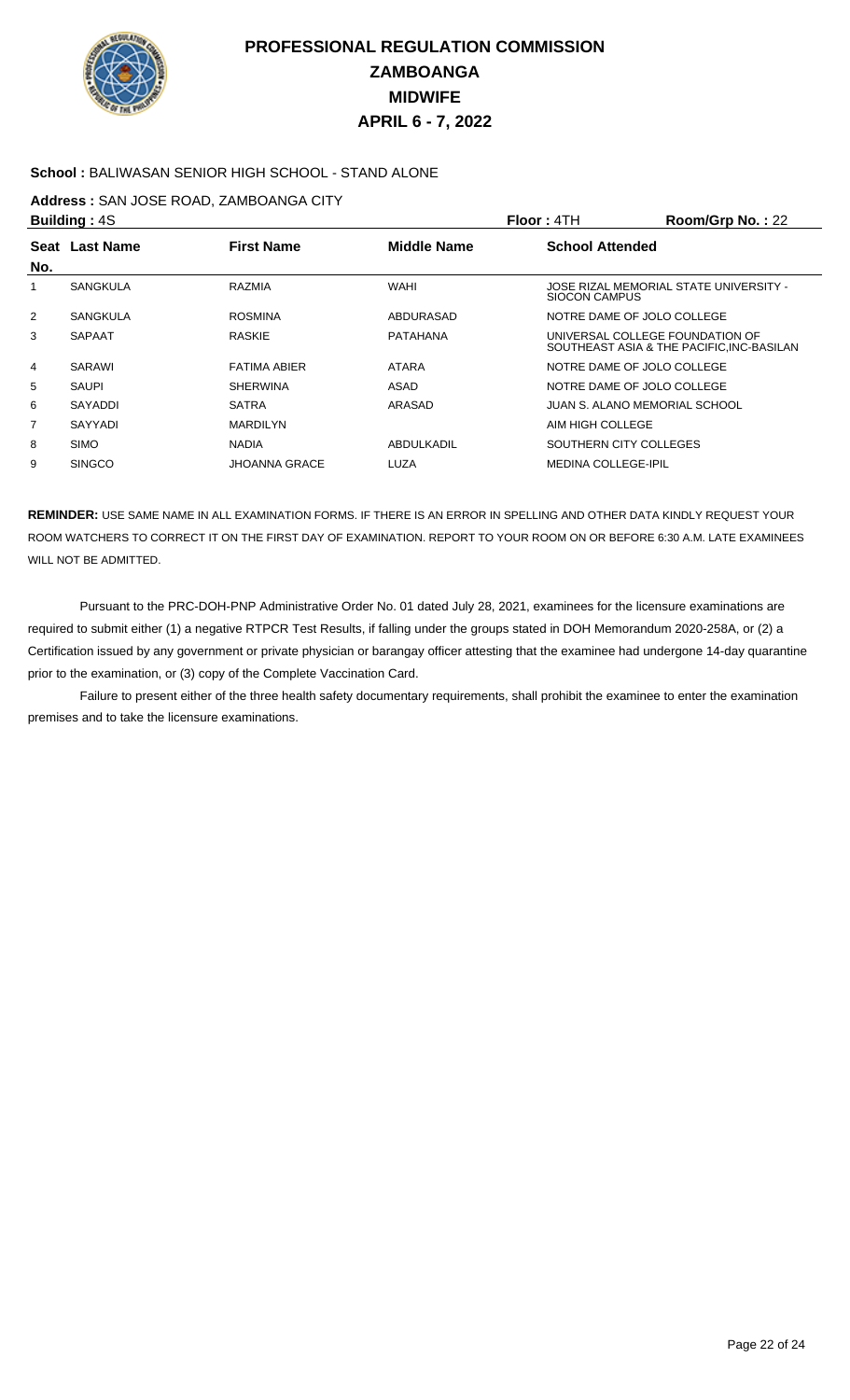

### **School :** BALIWASAN SENIOR HIGH SCHOOL - STAND ALONE

### **Address :** SAN JOSE ROAD, ZAMBOANGA CITY

|                | <b>Building: 4S</b> |                   |                    | Floor: 4TH                 | Room/Grp No.: 23                       |
|----------------|---------------------|-------------------|--------------------|----------------------------|----------------------------------------|
|                | Seat Last Name      | <b>First Name</b> | <b>Middle Name</b> | <b>School Attended</b>     |                                        |
| No.            |                     |                   |                    |                            |                                        |
|                | <b>SISAM</b>        | <b>NURZAIFA</b>   | <b>KISSAIE</b>     |                            | NOTRE DAME OF JOLO COLLEGE             |
| $\overline{2}$ | <b>SONNY</b>        | <b>MARWATA</b>    | AJIJUL             |                            | JUAN S. ALANO MEMORIAL SCHOOL          |
| 3              | <b>SUHAILI</b>      | ALFADZRINA        | <b>MUHIDDIN</b>    | NOTRE DAME OF JOLO COLLEGE |                                        |
| 4              | <b>SULAY</b>        | <b>NURSAIFA</b>   | ARSAD              |                            | NOTRE DAME OF JOLO COLLEGE             |
| 5              | <b>SUMONGLAY</b>    | <b>JOAN</b>       | <b>PLANOS</b>      | <b>SIOCON CAMPUS</b>       | JOSE RIZAL MEMORIAL STATE UNIVERSITY - |
| 6              | <b>SUSIA</b>        | LYNCHING          | SALI               |                            | NOTRE DAME OF JOLO COLLEGE             |
| 7              | <b>TAHAJID</b>      | <b>REEDA</b>      | <b>NUL</b>         |                            | JUAN S. ALANO MEMORIAL SCHOOL          |
| 8              | <b>TAJUL</b>        | <b>NURAEMMA</b>   | ALLAN              |                            | JUAN S. ALANO MEMORIAL SCHOOL          |
| 9              | TAKAHAN             | <b>NUR AISA</b>   | <b>ISMAEL</b>      |                            | NOTRE DAME OF JOLO COLLEGE             |
|                |                     |                   |                    |                            |                                        |

**REMINDER:** USE SAME NAME IN ALL EXAMINATION FORMS. IF THERE IS AN ERROR IN SPELLING AND OTHER DATA KINDLY REQUEST YOUR ROOM WATCHERS TO CORRECT IT ON THE FIRST DAY OF EXAMINATION. REPORT TO YOUR ROOM ON OR BEFORE 6:30 A.M. LATE EXAMINEES WILL NOT BE ADMITTED.

 Pursuant to the PRC-DOH-PNP Administrative Order No. 01 dated July 28, 2021, examinees for the licensure examinations are required to submit either (1) a negative RTPCR Test Results, if falling under the groups stated in DOH Memorandum 2020-258A, or (2) a Certification issued by any government or private physician or barangay officer attesting that the examinee had undergone 14-day quarantine prior to the examination, or (3) copy of the Complete Vaccination Card.